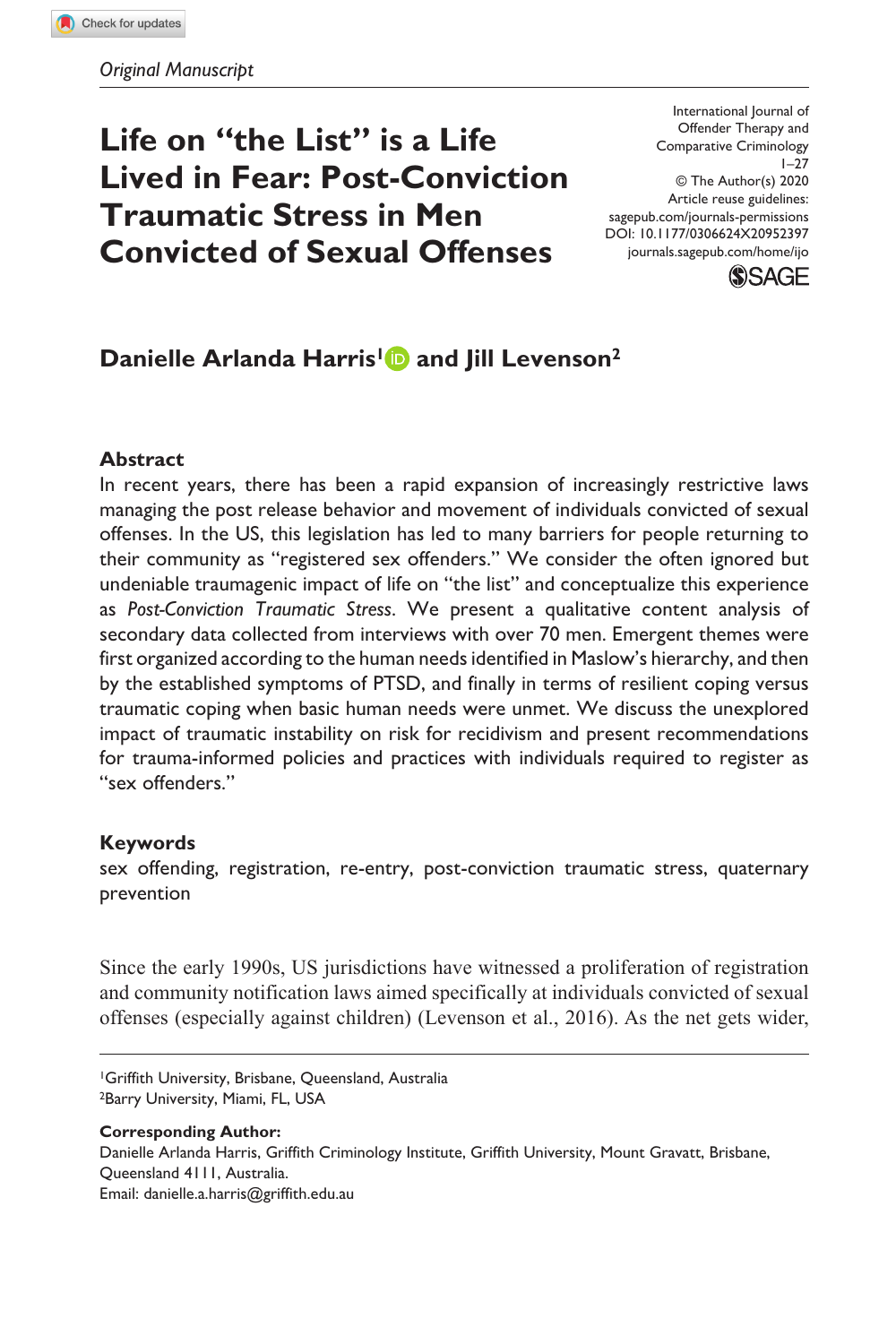and the mesh gets finer, the number of Americans registered as sex offenders (RSO) approaches one million (National Center for Missing and Exploited Children, 2018). Collateral sanctions include public disclosure and restrictions on where they can live and work, extending far beyond the registrant and impacting their families, children, friends, colleagues, employers, and communities. In this study, we direct attention to the often ignored but undeniable emotional impact of life on "the list" by describing what we call *Post-Conviction Traumatic Stress* (PCTS). The lived experience of community re-entry following a custodial sentence is generally fraught with challenges (Western, 2018), but the plethora of additional obstacles and restrictions faced by RSOs undermines and complicates their post-release experience, often obstructing successful reintegration.

## **Introduction**

A growing body of qualitative research illustrates the psychosocial impact of these policies with a focus on the lived experience of RSOs. Previous studies have focused largely on issues of housing, employment, support systems, and access to services. This line of research is vital because the evidence is clear: transience, homelessness, lifestyle instability, civic disengagement, social disorganization, and unemployment are criminogenic (Andrews & Bonta, 2017; Pettus-Davis et al., 2019; Uggen et al., 2004; Western et al., 2015). One dimension of re-entry that has been neglected in the literature is the traumagenic toll associated with reintegration barriers, and the resulting stigma, shame, and fear experienced by RSOs and their families (Bailey, 2018; Harris et al., 2017; Sample et al., 2018; Willis, 2017).

Longitudinal research now demonstrates that desistance is the modal outcome upon release and that recidivism rates for sexual offenders are generally low (Hanson et al., 2018; Harris, 2017). We know that successful community re-entry and desistance are most likely achieved in the presence of protective factors such as positive interpersonal connections, the pursuit of intimacy and self-efficacy, the development of social supports, and living a purposeful and productive life (Craig & Rettenberger, 2018; de Vries et al., 2015; Livingston, 2018; Willis & Ward, 2013). We also know that the cumulative consequences of adverse life experiences can contribute to maladaptive coping and self-regulation deficits that manifest in dynamic risk factors for both sexual and nonsexual recidivism (Levenson et al., 2017; Pettus-Davis et al., 2019). The experience of fear and stigmatizing labels can be traumagenic and can therefore challenge an RSO's already compromised coping skills.

We contribute to knowledge about successful community reintegration by considering the psychosocial burden of navigating one's re-entry while labeled as a "sex offender." Using a trauma-informed framework, we draw on the research about strain (Agnew, 1992), labeling (Paternoster & Iovanni, 1989), and human needs (Maslow, 1943) to describe how fear and functioning intersect. We illustrate how each component obstructs the pursuit of desistance using rich insights from RSOs who are living in the community.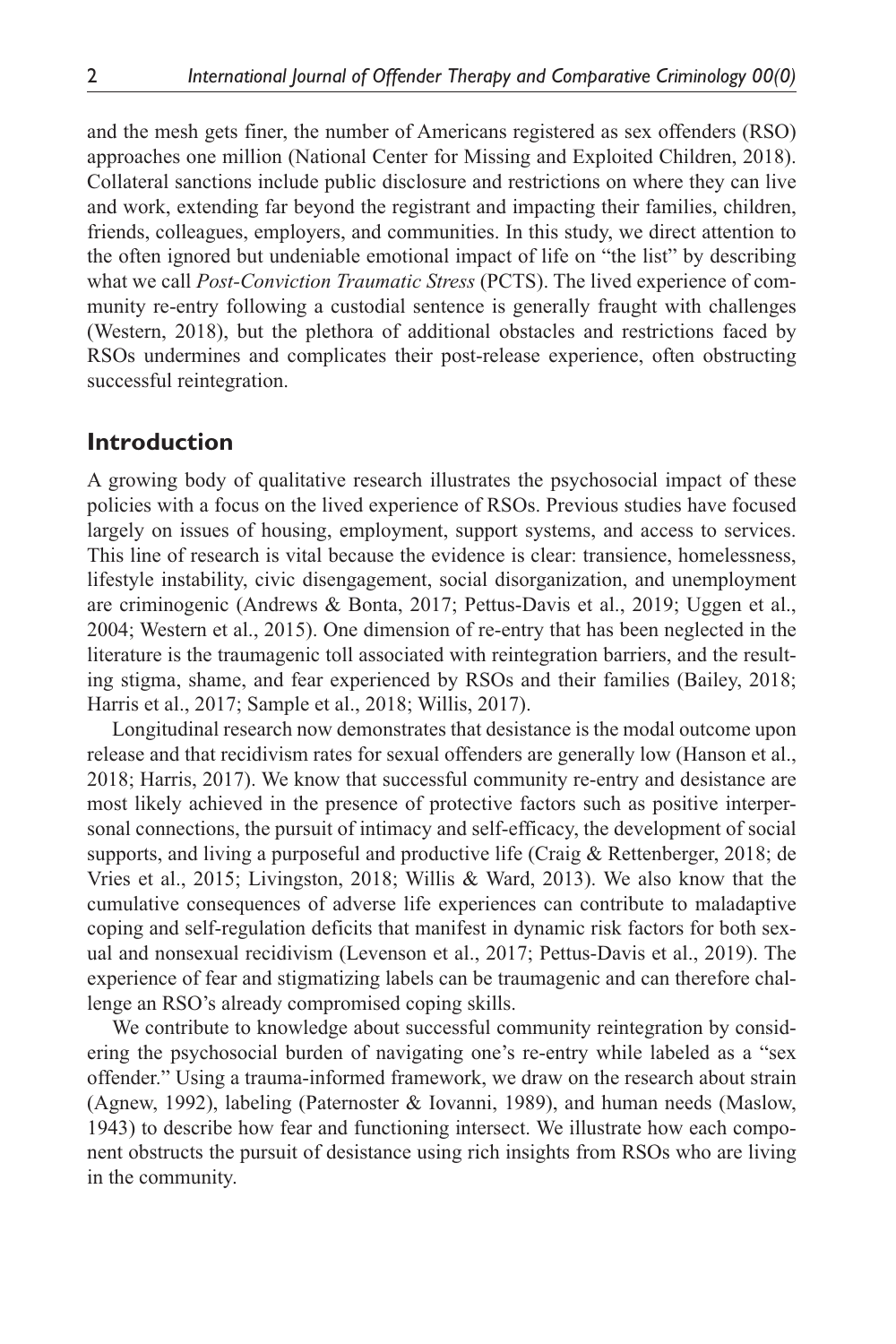We introduce the phrase *PCTS* to describe the specific suite of cognitive-emotional symptoms experienced by RSOs which are related to post-conviction circumstances and are similar to the DSM-5 criteria for Post-traumatic Stress Disorder (PTSD): intrusive thoughts, avoidance, negative thinking and affect, and hypervigilance (American Psychiatric Association, 2013). Indeed, the experience of every stage of one's passage through the criminal justice system can be simultaneously traumagenic and criminogenic (DeVeaux, 2013; Western, 2018). We focus specifically on the ways that fear and stigma jeopardize the re-entry process for this already severely disenfranchised population.

## *The Construct of Traumatic Stress*

*Trauma* is described as an experienced or observed event that threatens one's sense of physical or psychological safety and produces feelings of anxiety and helplessness (American Psychiatric Association, 2013; Bloom, 2013). The experience of trauma can involve a single event and its aftermath, but many people live in traumagenic environments that create chronic and cumulative toxic stress. Such overwhelming conditions can hinder the integration of emotions and experiences, leading to dysregulated feelings and behavior (Bloom, 2013). In an effort to adapt to the demands of an environment that feels unsafe, some people develop unhealthy ways of thinking about themselves, others, and the world, and they engage in maladaptive coping strategies, which can include addiction and criminal behavior (Bloom, 2013; Kubiak et al., 2017; Najavits et al., 2009). The clinical presentation of trauma and stress-related disorders varies among individuals, but symptoms usually involve re-experiencing the trauma, avoiding triggers, and suffering negative emotional reactivity (American Psychiatric Association, 2013).

The DSM-5 clinical workgroup explored the controversies about how to define whether a specific event is considered traumatic, and elected to narrow the definition in Criterion A to life-threatening events, serious injury, or sexual violence (Friedman, 2013). However, after other experiences that do not explicitly meet criteria for PTSD Criterion A, people can display clusters of very similar symptoms that are perceived as persistent and distressing. Post-trauma responses can mimic and intersect with symptoms of other disorders, such as dysphoria, negative-mood states, insomnia, irritability, and cognitive impairment (Friedman, 2013). Significant traumatic experiences can create a sense of discontinuity, with the trauma representing a before and after moment (Friedman, 2013). Though they may not specifically meet DSM-5 inclusion criterion A, a sex crime accusation, arrest, incarceration, and registration can constitute a constellation of experiences that are life-altering and create fear and powerlessness, rendering them traumatic (Liem & Kunst, 2013; Pettus-Davis et al., 2019).

### *Early Trauma and Adult Offending*

In the mid-1990s, research by the Centers for Disease Control (CDC) revealed the staggering prevalence of a certain set of developmental traumas called Adverse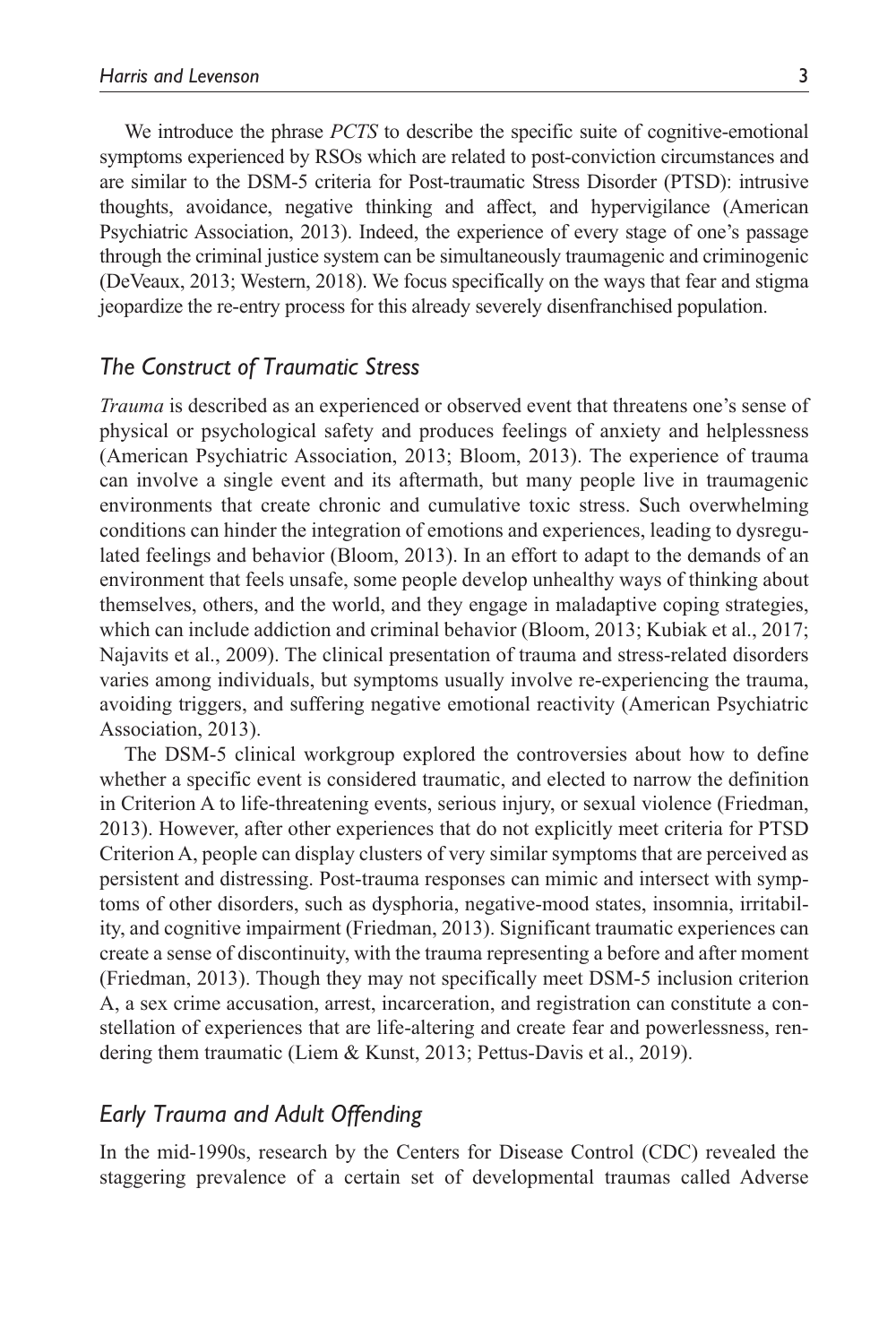Childhood Experiences (ACEs) (Centers for Disease Control and Prevention, 2013a; Felitti et al., 1998). Nearly two-thirds of American adults in the sample  $(n > 17,000)$ experienced at least one form of child maltreatment or family dysfunction, and about 13% had experienced four or more (Centers for Disease Control and Prevention, 2013b; Felitti, 2002). The accumulation of ACEs is associated with poorer physical and mental health as well as negative psychosocial outcomes in many different domains across the lifespan (Anda et al., 2010).

Many people who commit crimes have higher rates of ACEs than the general population, and higher ACE scores increase risk for crime and incarceration (Baglivio et al., 2014; Harlow, 1999; Jäggi et al., 2016; Maschi et al., 2011; Roos et al., 2016). Men convicted of sex crimes in particular tend to have extensive histories of childhood trauma, with about 46% falling into a high-ACE category (four or more) (Levenson et al., 2016). Early adversity paves the way for disrupted attachment, dysregulation, distorted cognitive schema, and poor interpersonal skills (Bloom, 2013; Grady et al., 2016; Harris & Fallot, 2001).

When children are exposed to ongoing trauma, survival mechanisms are strengthened while other areas of the brain—particularly executive functioning (cognitive processing, decision-making, and self-regulation)—are compromised. These neurocognitive deficits in adaptive functioning seem to underlie what are known as dynamic risk factors and the central eight criminogenic needs (Cheng et al., 2019; Wojciechowski, 2020).

To be clear, not all abused children grow up to engage in crime, but the biological, social, and psychological consequences of early trauma raise the risk for criminal behavior later in life (Baglivio & Epps, 2016; Jäggi et al., 2016; Topitzes et al., 2011; Wallace et al., 2011). Mistreated youngsters may display impulsive or risk-taking behavior; they are more likely to associate with delinquent peers, to self-medicate with drugs or alcohol, and to provoke interpersonal conflict with others. For people who sexually offend, early adversity may have contributed to emotional congruence with children, or hostile feelings or behaviors directed toward women (Levenson et al., 2017). Early relational traumas can lead to a tendency to seek out or exploit others who are more vulnerable and less threatening (Ardino, 2012; Grady et al., 2016; Grady et al., 2018).

## *Theoretical Model: The CJS is Traumagenic*

Other researchers have described the negative consequences of CJS involvement and the traumatic stress of re-entry (Liem & Kunst, 2013; Listwan et al., 2013; Western et al., 2015). Even single, brief contacts with police, courts, and jails can create traumatic stress and negatively affect physical and mental health over time (Fernandes, 2020). The most salient challenges identified after incarceration included severe financial hardship resulting from unemployment, necessitating a reliance on public assistance and/or relatives (if available) for support and housing. For those with histories of addiction and mental illness, these challenges are exacerbated by estrangement from family, unstable housing, and under-employment; the resulting anxiety, social isolation,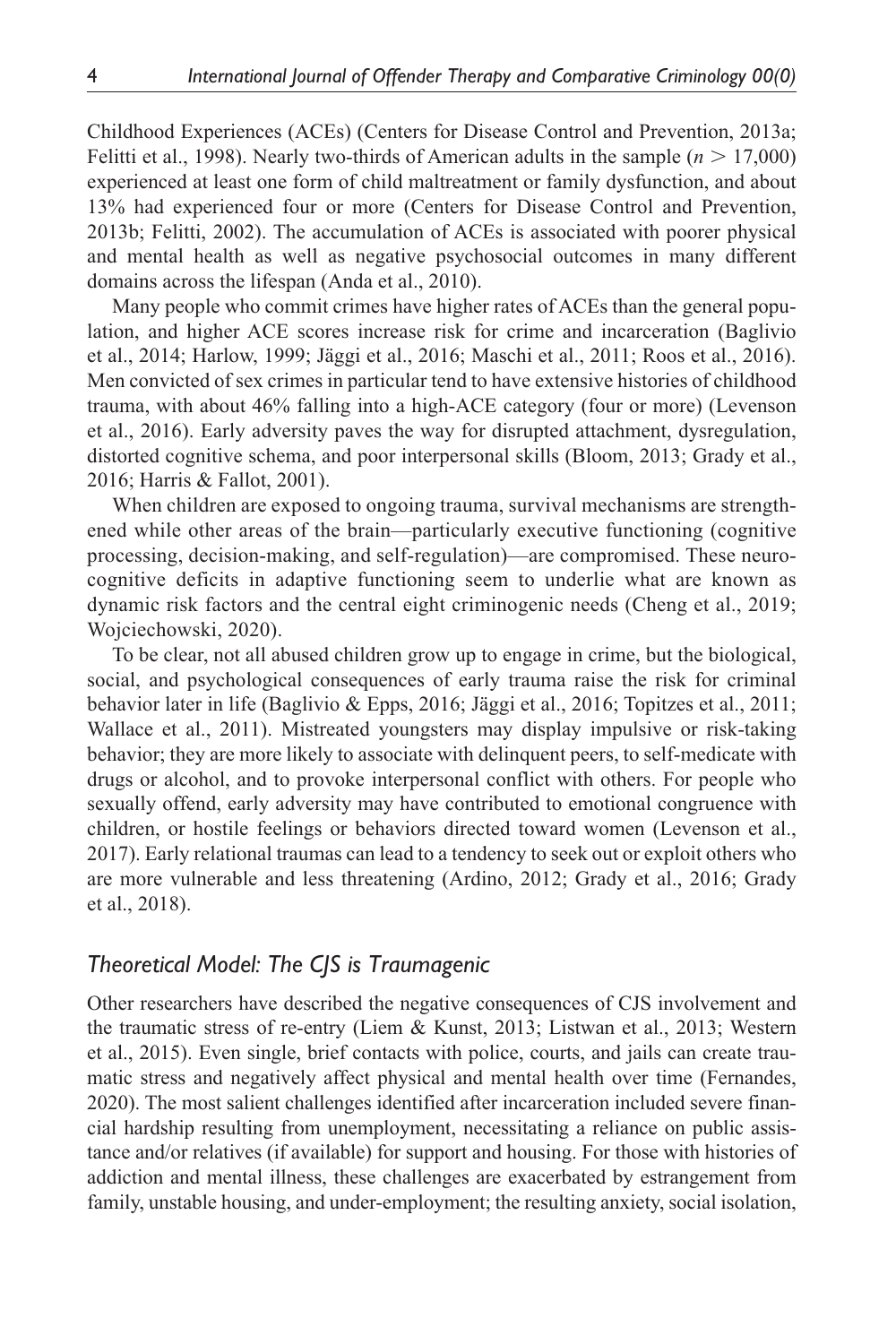and material insecurity creates significant stress during the transition to life outside prison (Pettus-Davis et al., 2019; Western, 2018; Western et al., 2015).

Upon release from custody, RSOs in most states face enhanced restrictions and surveillance while they pursue life goals and daily activities (Ten Bensel & Sample, 2018). Many registrants confront limited housing availability and displacement due to residential restrictions (Levenson & Cotter, 2005; Tewksbury & Mustaine, 2008; Zandbergen & Hart, 2006). They endure reduced employability, complicated by restrictions on computer use and internet access (Rydberg, 2018; Tewksbury & Zgoba, 2010). The social stigma of registration extends to the RSO's children, household members, and romantic partners, who suffer disruptions in family life, housing and financial insecurity, shame, and fear (Kilmer & Leon, 2017; Lytleet al., 2017). The severity and duration of collateral sanctions are perceived as insurmountable to RSOs and their families; indeed, in many states they persist for life with no opportunities for redemption (Bailey, 2018; Sample et al., 2018).

There is a body of knowledge that details the distress caused by the adversarial nature of our court systems, the devastating physical and psychological effects of incarceration, and the need for trauma-informed correctional services (Fernandes, 2020; Kubiak et al., 2017; Levenson et al., 2017; Liem & Kunst, 2013; Sadeh & McNiel, 2015). An emerging literature describes post-incarceration syndrome, pointing to the unique cluster of complex PTSD symptoms in former prisoners (Liem & Kunst, 2013; Pettus-Davis et al., 2019). Men returning home after long periods of incarceration described the endurance of all four clusters of PTSD symptoms: intrusive thoughts and nightmares, hyper-arousal and startle responses, avoidance of crowded places or overwhelming external stimuli, and emotional detachment associated with protection against vulnerability (Liem & Kunst, 2013). Institutionalization and paranoia can persist even after release (Liem & Kunst, 2013). There has been a call for consideration of a post-incarceration subtype of PTSD in future DSM revisions, with additional criteria including institutionalized personality traits, spatialsensory disorientation, and social-temporal alienation (Liem & Kunst, 2013). For men convicted of sexual offenses in the USA, post-release supervision and re-entry are fraught with challenges that are exceptionally daunting. We use theories related to strain, labeling, and human needs to conceptualize the unique factors that contribute to PCTS for RSOs.

*Strain theory.* General Strain Theory (GST) postulates that sources of social and psychological stress can compel people toward committing crimes (Agnew, 1992). These strains can include relationships in which an individual is not being treated well by others, situations or perceived obstacles that prevent someone from achieving their goals, or the inability to escape from painful life circumstances or social injustice. Stark disparities between one's aspirations and achievements can cause anger, disempowerment, and learned helplessness. Inequities can cause someone to engage in crime in desperate attempts to meet human needs, to seek vengeance against perceived unfairness, or to re-establish a lost sense of self (Agnew, 1992). Recent investigations of GST lend credence to the idea that traumagenic prison conditions, and the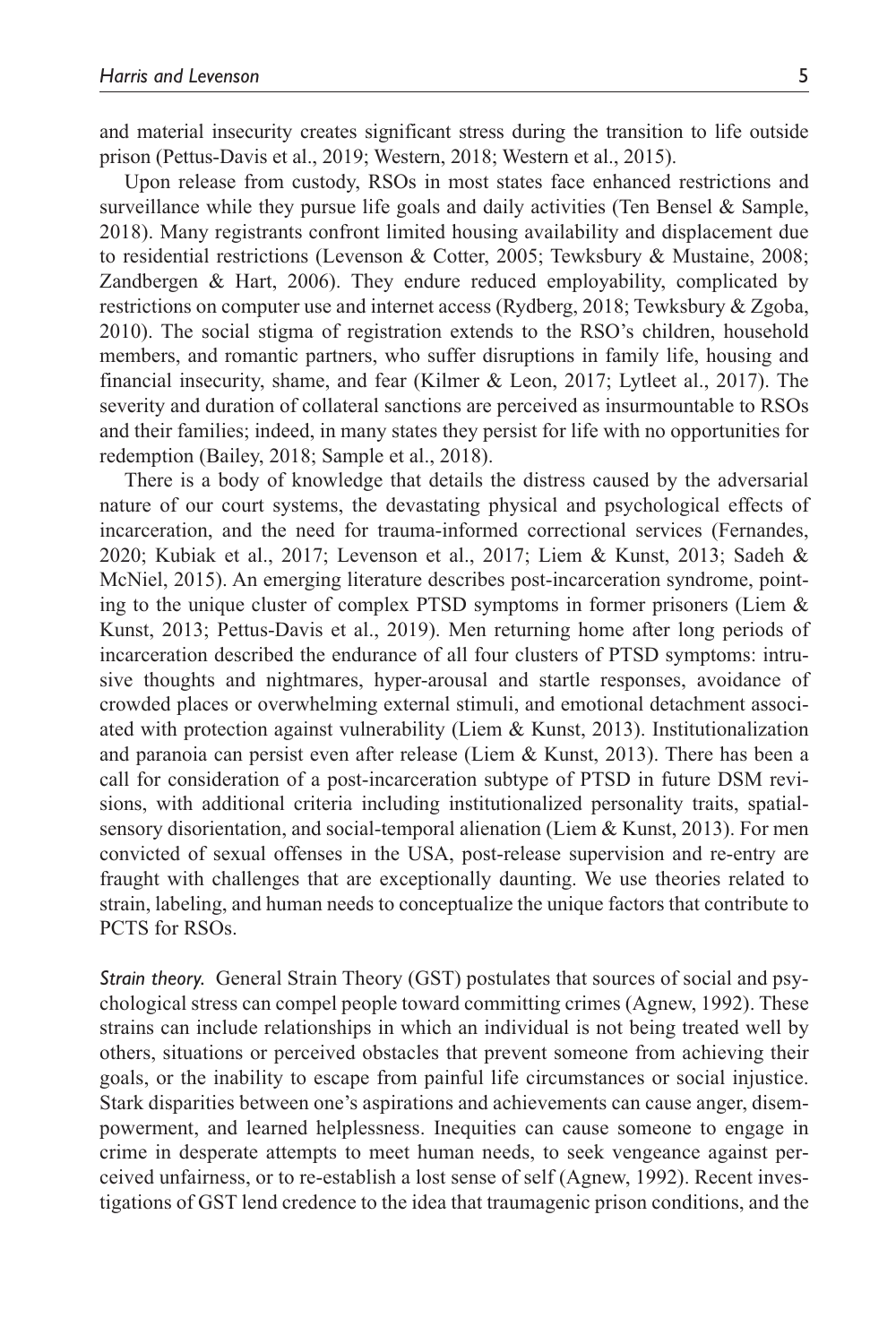secondary hardships of re-entry, can increase risk for recidivism when stressors aggravate negative mood states, reduce self-control, and push individuals to seek connection with criminal peers (Listwan et al., 2013).

## *Labeling Theory*

Labeling shapes the construction of social identity (Goffman, 1963; Maruna et al., 2004). As a result of negative societal narratives, people sometimes adopt behaviors that create a self-fulfilling prophecy (Paternoster & Iovanni, 1989; Willis, 2017). The stigma of a felony label hinders employment, housing stability, and access to social supports; these obstacles can foster disempowerment, social isolation, hopelessness, and shame (Braithwaite, 1989; Laub & Sampson, 2001; Listwan et al., 2013; Maruna et al., 2004; Uggen et al., 2004). Stigmatizing labels undermine self-efficacy and prevent the process of cognitive transformation associated with desistance and reduced risk of recidivism (Maruna et al., 2004; Willis, 2017).

In the U.S., sex offender registration policy obstructs successful reintegration, labeling individuals for life (sometimes because of a single incident) in ways that negate any positive aspect of their character and behavior. The RSO label is ostensibly used to alert and protect community members, but can preclude stakes in conformity, paradoxically reinforcing deviant identity and criminal behavior (Bernburg et al., 2006; Paternoster & Iovanni, 1989). Registration and its associated life-long stigma can create stress, anxiety, fear, shame, depression, loneliness, social isolation, and hopelessness (Jeglic et al., 2011; ten Bensel & Sample, 2019; Tewksbury & Mustaine, 2009). Facing significant impediments to safe and successful re-entry, many registrants describe deep desperation and despair (Harris, 2017), along with the constant and crippling fear and anxiety we refer to here as PCTS.

*Maslow's hierarchy of basic human needs.* Maslow's hierarchy (Maslow, 1943) proposed that all humans have basic needs for survival, safety, social acceptance, self-efficacy, and self-actualization. Post-incarceration syndrome also reflects difficulties securing and maintaining the range of basic human needs described in Maslow's hierarchy: some men described profound social alienation and a fear that the life they are rebuilding could be taken away at any time (Liem & Kunst, 2013). Self-actualization might be impeded when a moral injury results from conviction and imprisonment, and is reinforced by systemic de-individuation and stigmatization (van Willigenburg, 2020).

Simply put, when basic human needs are absent or lacking, the amygdala is activated due to a sense of physical or emotional danger. Traumatic stress reactions occur when someone is exposed to a perceived threat, feels helpless or vulnerable, and capacity for coping is overwhelmed (van der Kolk, 2006). Neurocognitive stress responses can include intrusive or ruminating thoughts or images, avoidance of reminders of traumatic events, negative thoughts or feelings, and hyperarousal with increased reactivity to environmental cues (American Psychiatric Association, 2013). RSOs may experience PCTS when triggered by situational challenges post-release, and current stressors can intersect with and re-activate trauma responses from earlier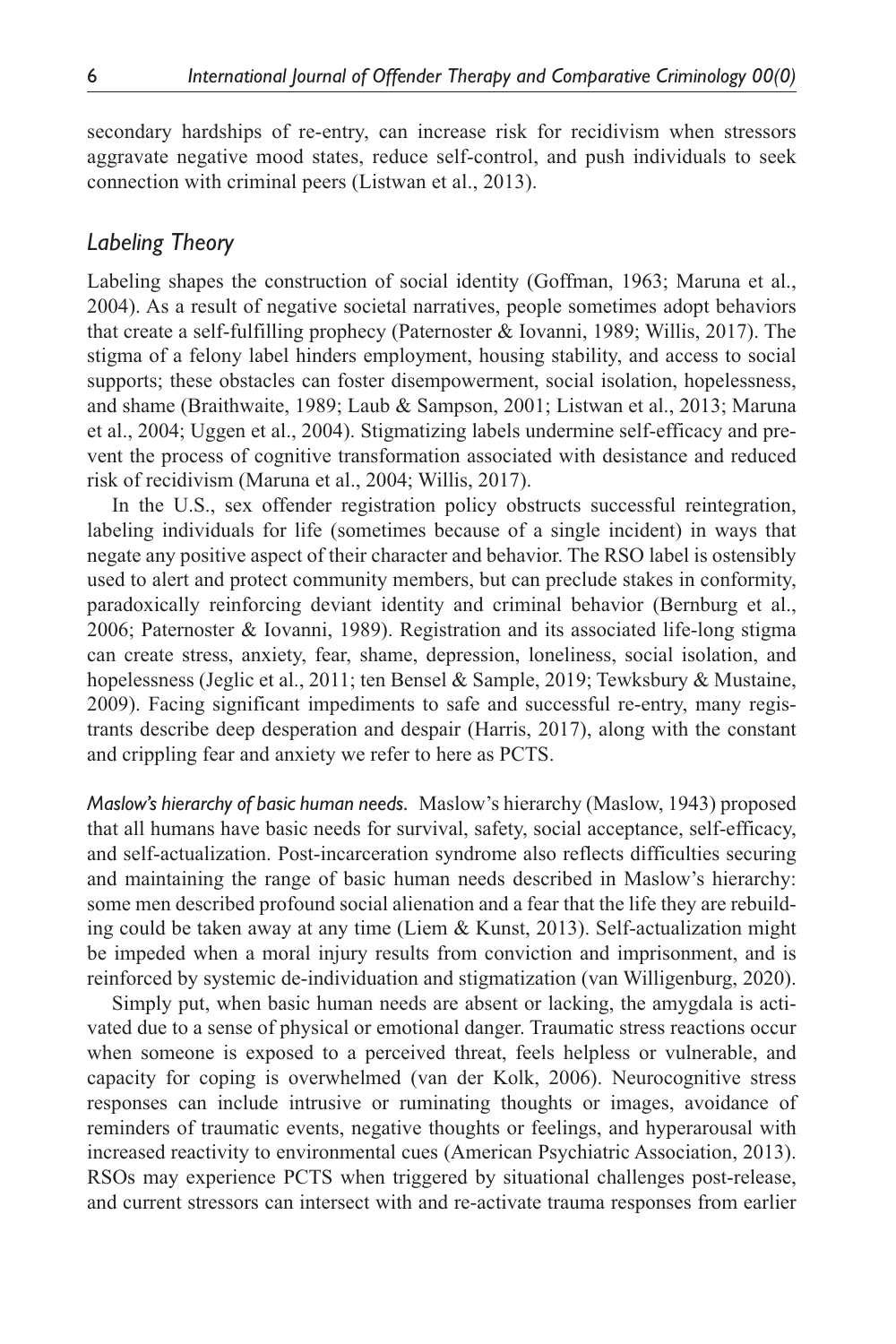in life (Levenson & Willis, 2019; Listwan et al., 2013; Pettus-Davis et al., 2019). Coping strategies can be maladaptive or resilient.

## *Purpose of the Study*

The present study explores the lived experience of community re-entry for RSOs. Using qualitative data from an existing database of interviews, we examine the underresearched traumagenic burden on men with convictions for sexual offences and focus on how they negotiate their life after custody under intensive public scrutiny, in the face of invasive monitoring, and while complying with strict supervision requirements. We first draw on the interview narratives to provide examples of Maslow's (1943) basic human needs. Next, we articulate the ways that an inability to meet those basic needs can result in PCTS and use the men's own words to illuminate those themes. Finally, our analysis reveals the emergence of two sets of coping strategies and we provide evidence of each one using the narratives verbatim.

## **Method**

### *Participants and Data Source*

The present study involved the secondary analysis of a qualitative database of interview transcripts. Participants in the original study included 74 men incarcerated for sexual offenses and released to the community in the Northeastern U.S. The average age of the sample was 53.7 years (Range  $= 24-79$  years) and almost all of them (88%) identified as White. The men were recruited and interviewed between 2011 and 2013 as part of a separate study (Harris, 2017). Interviews were initially guided by the Life History Interview Protocol (McAdams, 1993) and additional semi-structured questions were added to elicit further details about the interviewee's: (1) family and relationships; (2) employment, education, and military service, and; (3) lived experience of the criminal justice system (including arrest, prosecution, incarceration, and community re-entry). Interested readers are referred to Harris (2017) for more specific details about the interview process and original data collection procedures.

### *Analytical Approach*

The interview database was analyzed using a qualitative narrative approach (Atkinson, 1998; Franzosi, 2010) that was ultimately informed by the nature of the themes that emerged in the original study (Harris, 2017). In particular, we began with the oftendescribed experience of paralyzing fear and hypervigilance. These characteristics have elsewhere been identified as typical of a rehearsed or restricted style of desistance (Harris, 2017). In reflecting upon these themes and the strength with which they emerged, we found it useful to conceptualize these experiences within the diagnostic descriptors of PTSD.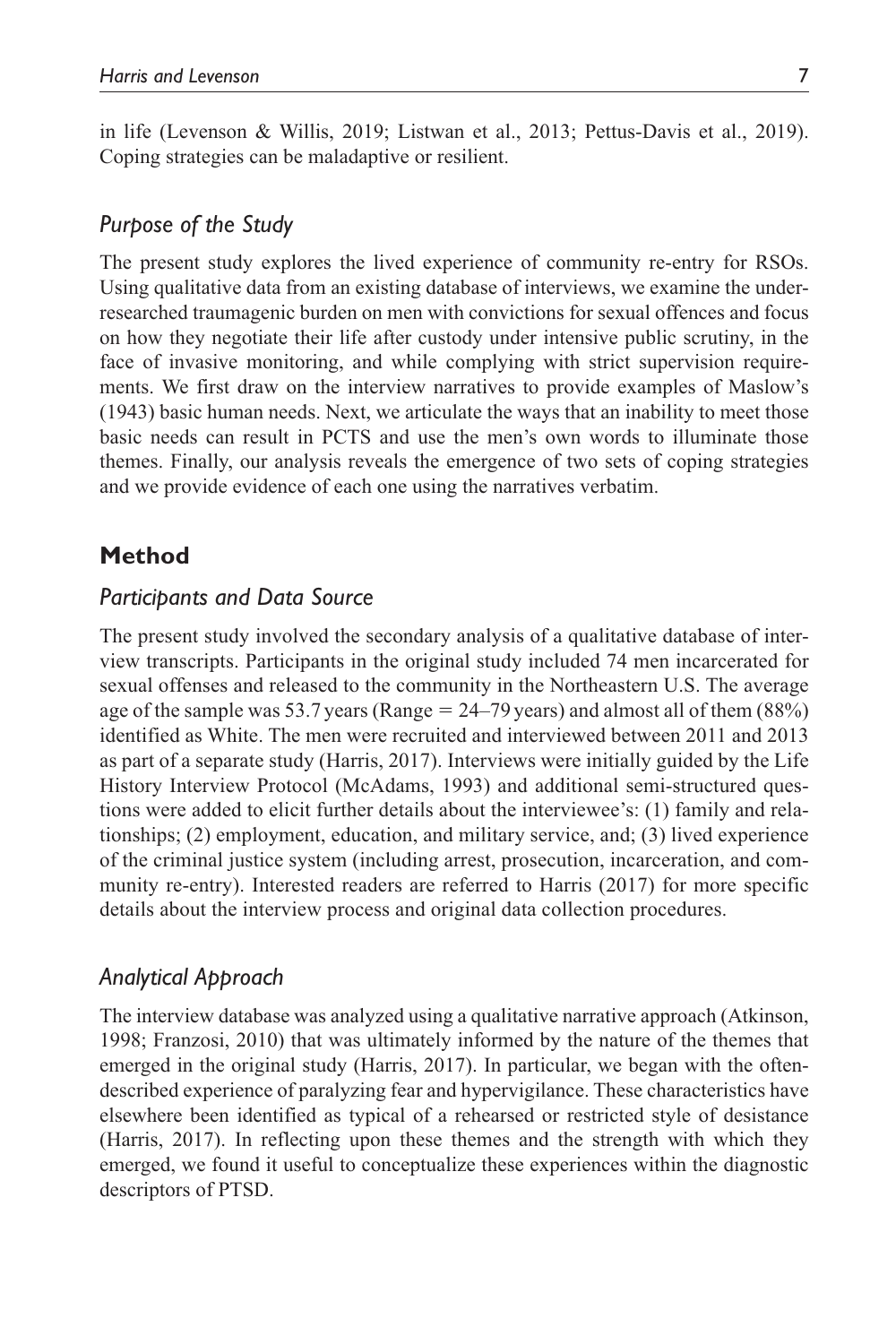We returned to the original transcripts to each of the four domains of lingering symptoms of PTSD. The transcripts were revisited by the first author and coded by two trained graduate students. It is important to note that the formal interview protocol did not include any specific prompts about an individual's experience of hypervigilance or PTSD. Instead, the phenomenon of fear, the description of its many layers, and the often irreparable impact it had on participants were all themes that emerged naturally. As we analyzed the emergent themes, we found Maslow's hierarchy of needs (survival, safety, belonging, self-esteem, and self-actualization) to be a useful framework in which to organize the fears the participants expressed. These themes of fear and the emergent coping styles that the men articulated are discussed in more detail below.

This study adheres to "emergent design" (Creswell, 2013, p. 47) and was intended to be exploratory rather than confirmatory. Therefore, our goal was to amplify our participants' voices and share their stories. Although we comment on the abundance of some themes, we acknowledge that the size of our sample and the nature of the questions asked precluded us from performing compelling statistical analysis. Although the overall impact of our findings is limited by these shortcomings, these flaws do not preclude our original intent of presenting the emergent themes of Post Conviction Traumatic Stress in our sample.

## **Results**

We conceptualized PCTS as the result of the deprivation of human needs and the obstacles to pursuing them. Results are presented in three parts. We provide evidence of each theme below using direct quotations from the participants. First, we observed a remarkable chasm between having and meeting the needs described by Maslow. Next, we illustrate how the characteristics of PCTS were described by participants, organized by the DSM-5 symptom categories listed for PTSD. Finally, we present two distinct coping strategies that emerged in the men's stories: traumatic and resilient coping, which we illustrate with the men's own words.

## *Themes Organized by Maslow's Hierarchy*

*Survival.* One's need to survive and the simultaneous fear of not being able to survive was prominent in the minds of most men. Saturation was reached very quickly on the basic human need of housing. Almost without exception, participants expressed considerable difficulty finding a place to live:

I would like to get a new apartment. I would like to get off these streets. Just stop being scared, man.

So sex offenders can't get jobs, they can't get a place to live, they have to live with family or whatever, but they don't get no public assistance, no jobs, they can't work, so if you can't work, you can't get a place to live, what are you going to do? Many of them are going to reoffend only to go back, it's a revolving door.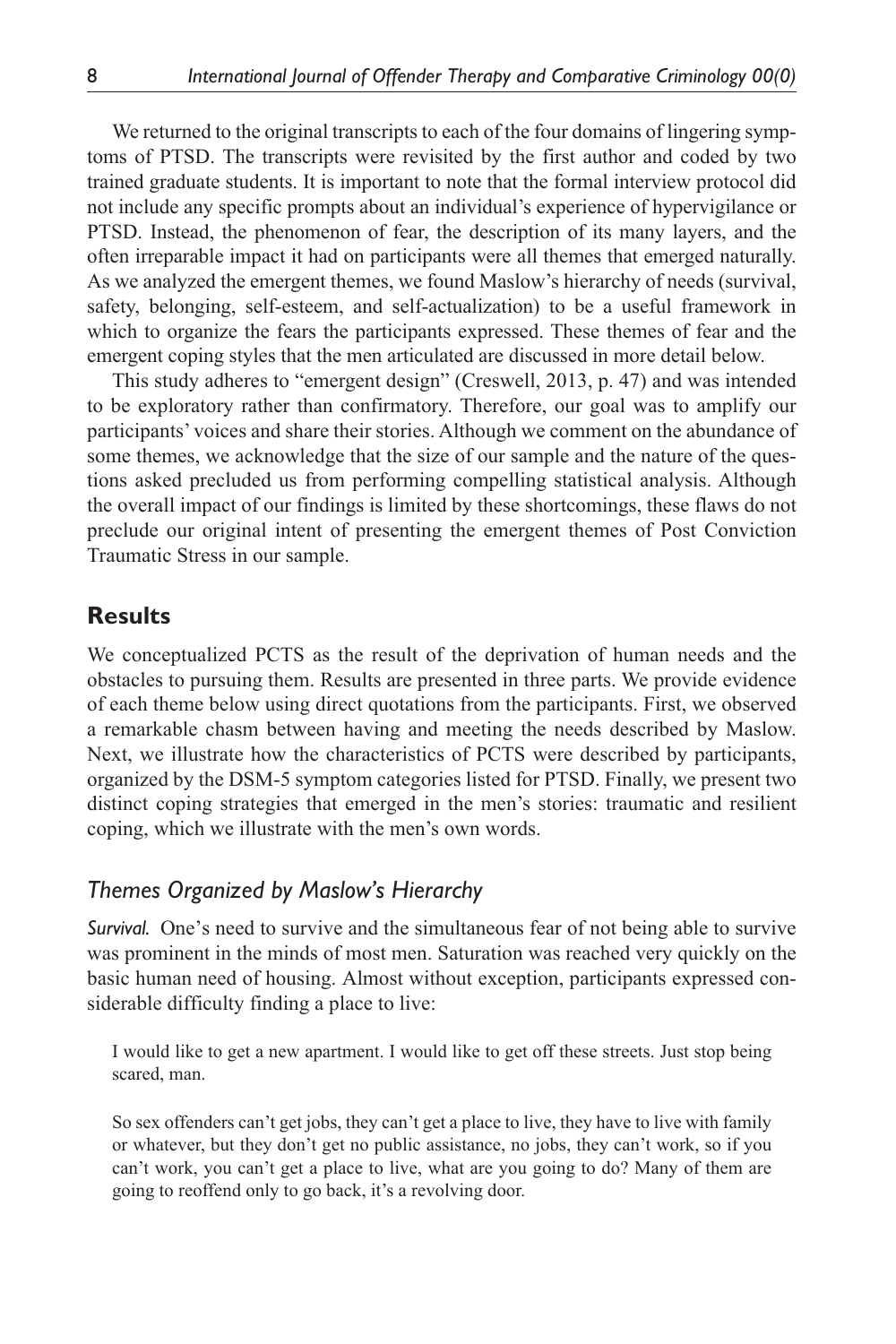[I'm] having a hard time finding a place to live. That's the worst part about being a sex offender, is that nobody wants, "not in my neighborhood," "we want to help you, we'll spend the money for the treatment" but ". . . go somewhere else."

*Safety.* Safety fears related to perceived threats from vigilantism, police, false accusations, and the dangers inherent in living on the streets. The fear of public exposure was a common theme that elicited great anxiety. This was frequently described in terms of fear for one's physical and personal safety and security.

I don't ever want to be put in a situation where somebody can say [something] and I cannot refute it, because what can I say?

My concern is that somehow someone could say something about me, make up a story about me. You could go right now to the police and say that I did something to you and even though I didn't, they're going to believe you before they believe me, so I worry about that.

When I leave the shelter I'm at risk. When I'm in that shelter, I'm safe.

Some described a specific fear of vigilantism. This fear was not unfounded, as many of the men recalled an incident where RSOs were shot after having been identified in the public registry.

There was a footnote in the Wall Street Journal I think back in 2006 about two men in Maine being killed because they were sex offenders. Some guy from Canada had come over, had their address from the registry and knocked on their doors and killed them. The headlines were "two sex offenders shot in Maine", not "two men murdered". The value of a sex offender is minimal. Once you're on the sex offender list, it's all over. You're subject to lifelong punishment.

I'm a target for any vigilante group or vigilante person. Anybody that wants to know where you are or who you are can find you.

*Belonging.* Substantial literature indicates that social connection, the pursuit of intimacy, and the support of a loving family and friends can ease one's transition back into the community (Western, 2018). Of the men in our sample who had romantic partners at the time of their conviction, only two had remained in the same relationship. Almost no one was actively dating. They expressed fears of meeting new people due to the stigma of their easily discovered registration status, and the dilemma of who to tell, when, and under what circumstances.

I mean, when I first got out, I thought the world knew my background. I was afraid to sit next to a woman on a train, you know?

There's paranoia in me because, um, my probation conditions are to, if I meet a woman, I have to tell her my whole background, y'know?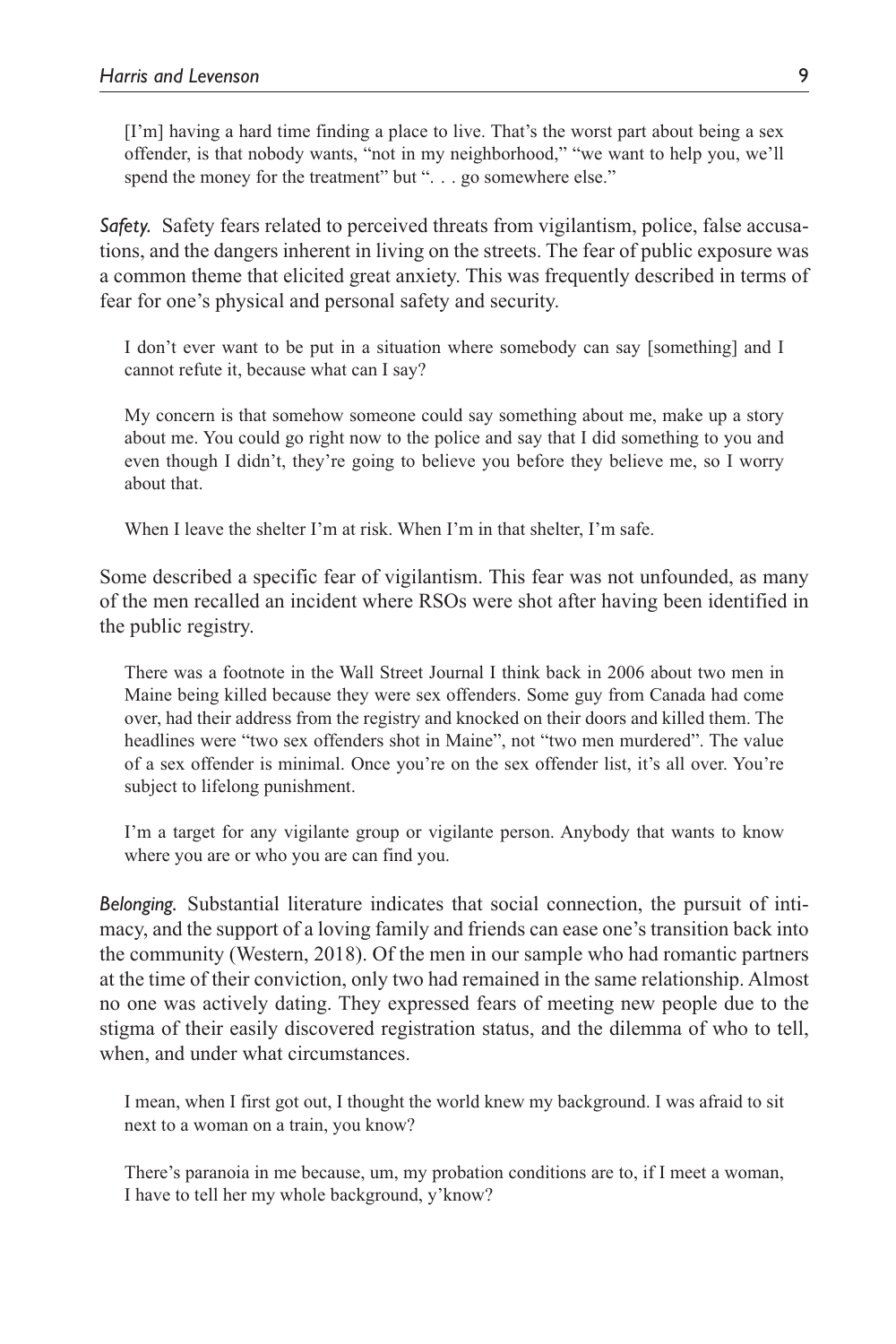Of the men who had children, almost all had lost custody of and contact with them years ago. They were not at all confident about forming friendships or relationships in the future. For some men, this was a terrible loss:

The biggest thing I miss is being with a woman my own age. Being with a woman, on my own, just the company and somebody to be around.

[My fear is] to not have a relationship. You know, I'm a sex offender now, but I'm young. I'm 26, and it would be nice to have a family before I die.

Many men felt abandoned by their friends and families and few had been able to successfully reconnect with anyone from their past.

I ruined my family. I mean, I can't see them. To my knowledge my kids think I'm dead.

I lost the trust of my family and. . . I don't know if they'll ever talk to me again.

Some felt that pursuit of hobbies could lead to situations that might be misinterpreted. The impact of the registry had serious bearing on their ability to connect or engage with others.

*[when asked about hobbies or what he likes to do in his spare time]* I don't dare at this point. Again, that's part of getting out there. Do I want to join a bowling league or something? Yeah I might like to, but what if they [the other players] find out [I'm on the registry]?

*Self-esteem.* Many men described great difficulty finding a job upon release. This situation is well documented for anyone with a criminal record, but employment barriers were exacerbated by laws requiring participants to identify their place of employment on public registries. For example, one man had a long work history of landscaping but felt deterred from looking for a job. He said:

I want to get work but I just back down. I don't want to be put out there more, you know? Plus, as I gotta work in a yard, they might have kids running around, summer time out, I don't want anything to happen, like, for them to think I look[ed] at them the wrong way, they follow up on who I am, and that's what scares me so, you know, and they have their right.

The men frequently described feeling depressed because they were unable to participate in meaningful activities, like employment. The feeling of being disengaged and the fear of being rejected intersected with a loss of an important part of their identity:

I was very good at my job; my career. I was respected. I was well liked in the companies that I worked for. I was liked within my community. . . I have applied to 150 companies. I've had five interviews, and I consider myself very fortunate to get interviews. Three out of the five interviews that I had, the company wanted to hire me, and then the background check comes in. . .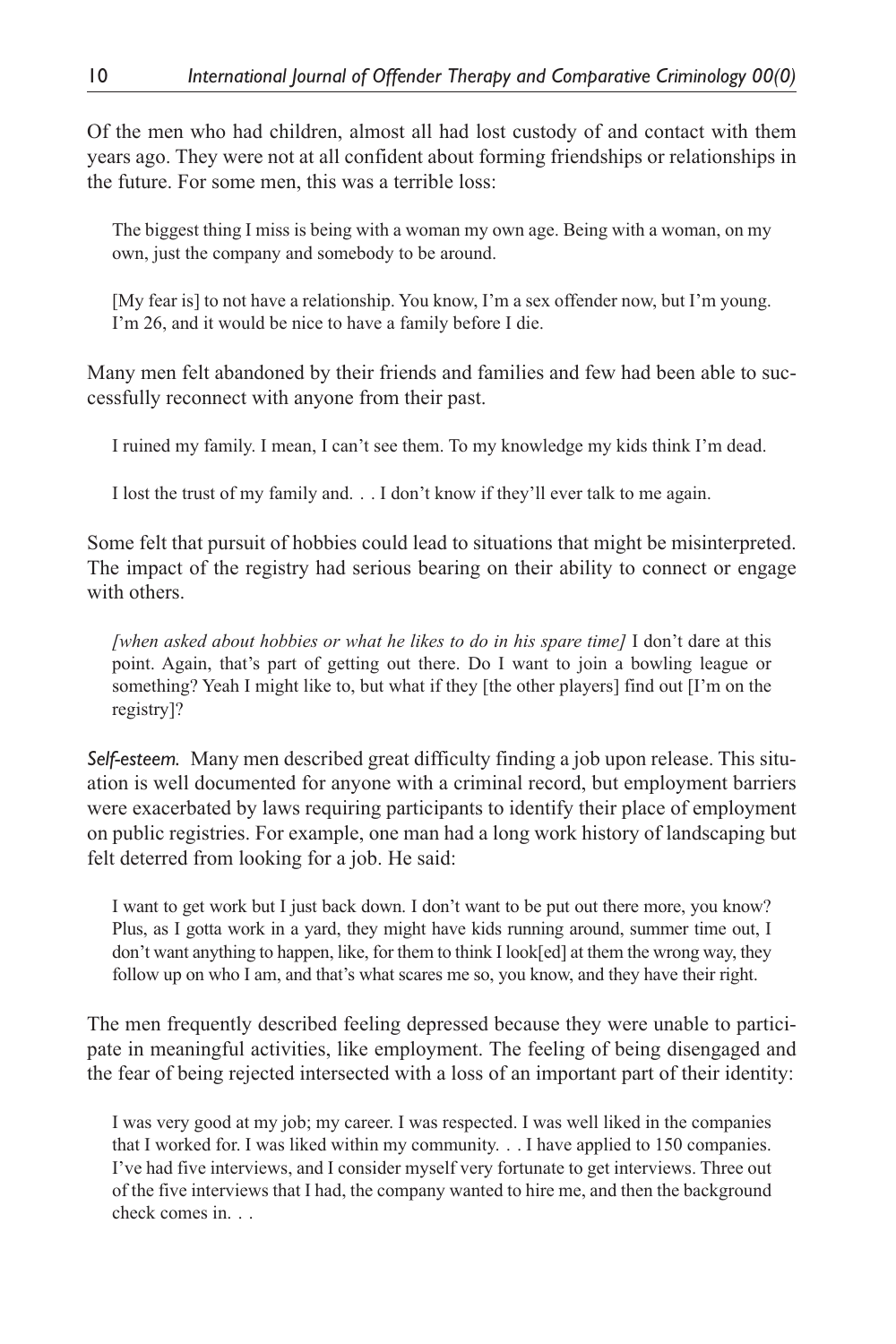*Self-actualization.* It was rare for the men to articulate a desire for the opportunity to reach their potential. To be sure, they were too often concerned with more basic human needs like where they would be sleeping that night or where their next meal would come from. For the small group of men who had managed to meet those more basic needs, some did mention a desire to better themselves, through study or volunteer work. One man described the obstacles that stood in the way of him going to college. Shortly before his interview, he was very close to graduating with a degree in communications. Suddenly, although he had been living an offense-free life in the community for almost 7 years, the laws changed:

I got right into college. I hit it like a duck to water. I loved education, being educated. I loved being, um, an older person in class. All these kids—18, 19, 20 years old would be able to look to me for the answers and I would be able to draw on them for their enthusiasm and it was a great synergistic relationship we were having and I knew they weren't my victim pool, y'know? It was great. It was fantastic. And I was getting straight A's.

I was at the school for almost eight months and then they called me up to the dean's student's office and they said, "We're going to put your picture up, your poster up, because you're a level 3." . . . The cops—campus police—were chasing me around all the time, harassing me and finally I just said. . . I had 12 more credits to go and I just couldn't take it. I couldn't deal with it, so I left.

One man was preparing to run a marathon and proudly described his involvement in an exercise club that advocates for the homeless through running. He explained the constant feeling of being marginalized, never able to fully embrace the organization:

It's hard for me because I can't embrace *Back on My Feet*. . . it helps homeless people and a lot of them struggle with addiction. We get people that are showcased [on the website and newsletter] like a guy that ran his first marathon. . .. So, I have to take a step back from any of the type of situations where I'm connected with any type of organization or anything where I could be in the public eye.

More commonly, they talked with sadness of lost opportunities:

I've always known what it is to be independent and self-sufficient and capable and now I feel handicapped because I still am smart and educated and capable but I'm handicapped because now if I apply for a job I get scrutinized and my criminal history gets looked at

For those whose offenses were a long time in the past, they acknowledged the loss of dreams and hopes, and lamented that their other positive qualities would always be over-shadowed by the RSO label:

I'd like to be remembered for being a good man, and not just being a sex offender, y'know? That's all he was—the sex offender who painted or the sex offender who. . . anytime you read a newspaper article and you know, if the guy jay walked he was "the sex offender who jay walked."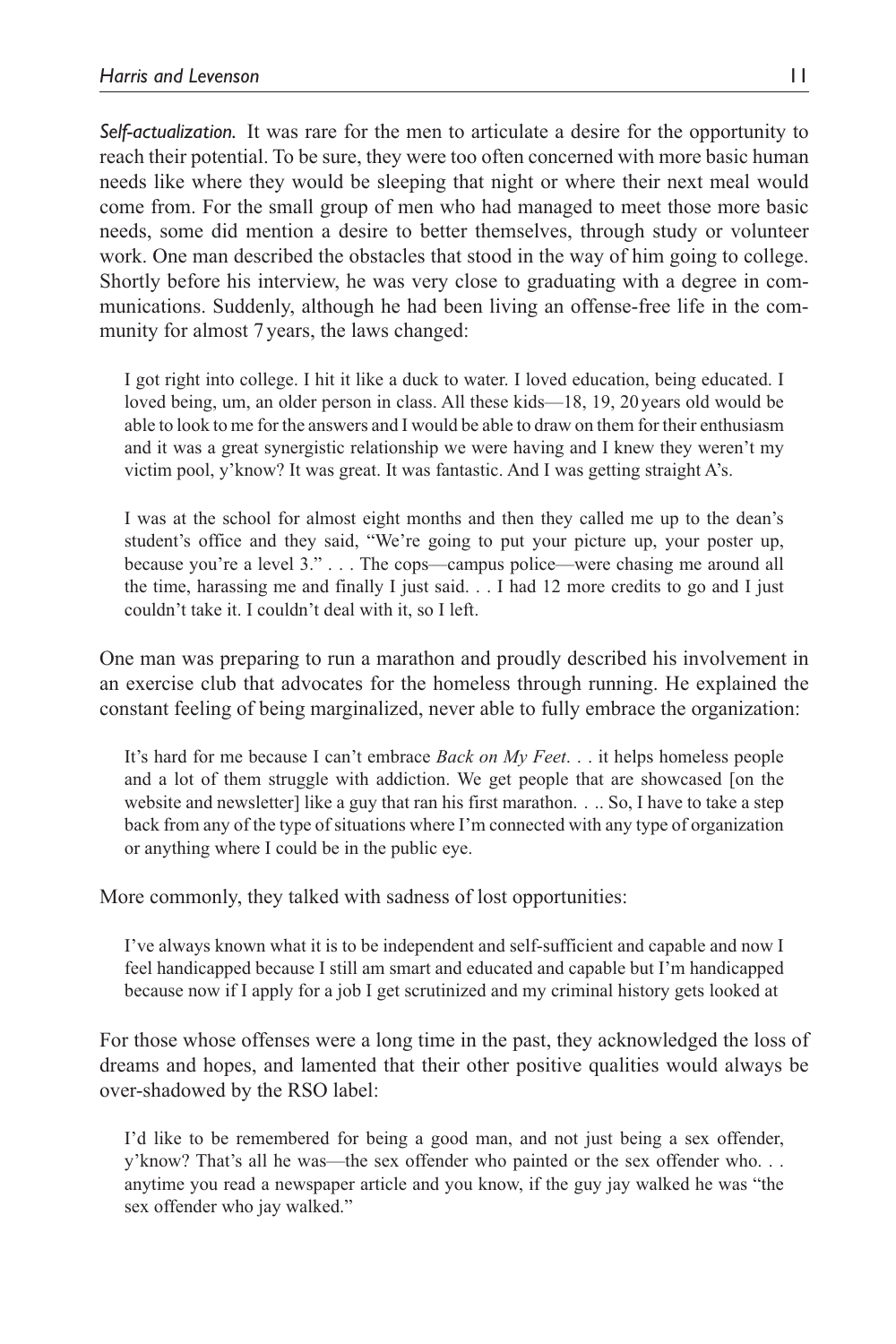## *Themes of PCTS Symptoms*

Inability to meet basic human needs can generate a traumatic stress response. As the participants described their thoughts and feelings about the challenges of re-entry, the four categories of PTSD symptoms emerged very strongly. We present our observations of each symptom below.

*Intrusive thoughts or images.* The DSM-5 describes intrusion as persistent memories of a traumatic event. Intrusive thoughts or flashbacks may come in the form of recurrent themes and content related to the traumagenic situation and may arise when exposed to internal or environmental cues that symbolize the traumatic context.

I will still have flashbacks at night or bad dreams about prison or some of the crap that I did and I just get up the next morning and I don't feel well. That's when I get busy, go to my brother's, ride my bike, or try to find and read the Bible or try to find something good on television (which is hard to do).

Some obsessively feared that they would unintentionally breach a rule without knowing it.

I was petrified the day I got out, because I was told that if I was even seen near a school or day care I was going back to jail. Well, the thing is, you don't know where all of the schools and day-cares are. There could be a home-run day care that you don't know anything about.

*Avoidance.* PTSD can generate a persistent avoidance of people, places, activities, or situations that evoke distress. Although some men considered "being seen" as an alibi, most expressed a fear of being seen or worse—being wrongly accused—as reason enough to rarely leave the house. As a result, they avoided relationships.

I'm just human, y'know? I would love to [have a relationship], but I'm scared, y'know? I'm scared that if I tell her who I am, maybe they'll say "no." Then my business [will be] out there again. You know what I mean?

Some avoided places or circumstances in which they might encounter children. While in some cases this might have been an appropriate part of a relapse prevention plan, in other cases it seemed to interfere with the everyday tasks of daily living. One man described being afraid to move autonomously in his community:

It's like, how can we go anywhere? I mean, you get out, you're afraid. We got some guys [in group] that get out and they're afraid to go grocery shopping.

Another man described shopping with his elderly mother, and seeing a woman's shopping cart spill over. He wanted to help her, but she had a small child in a stroller, and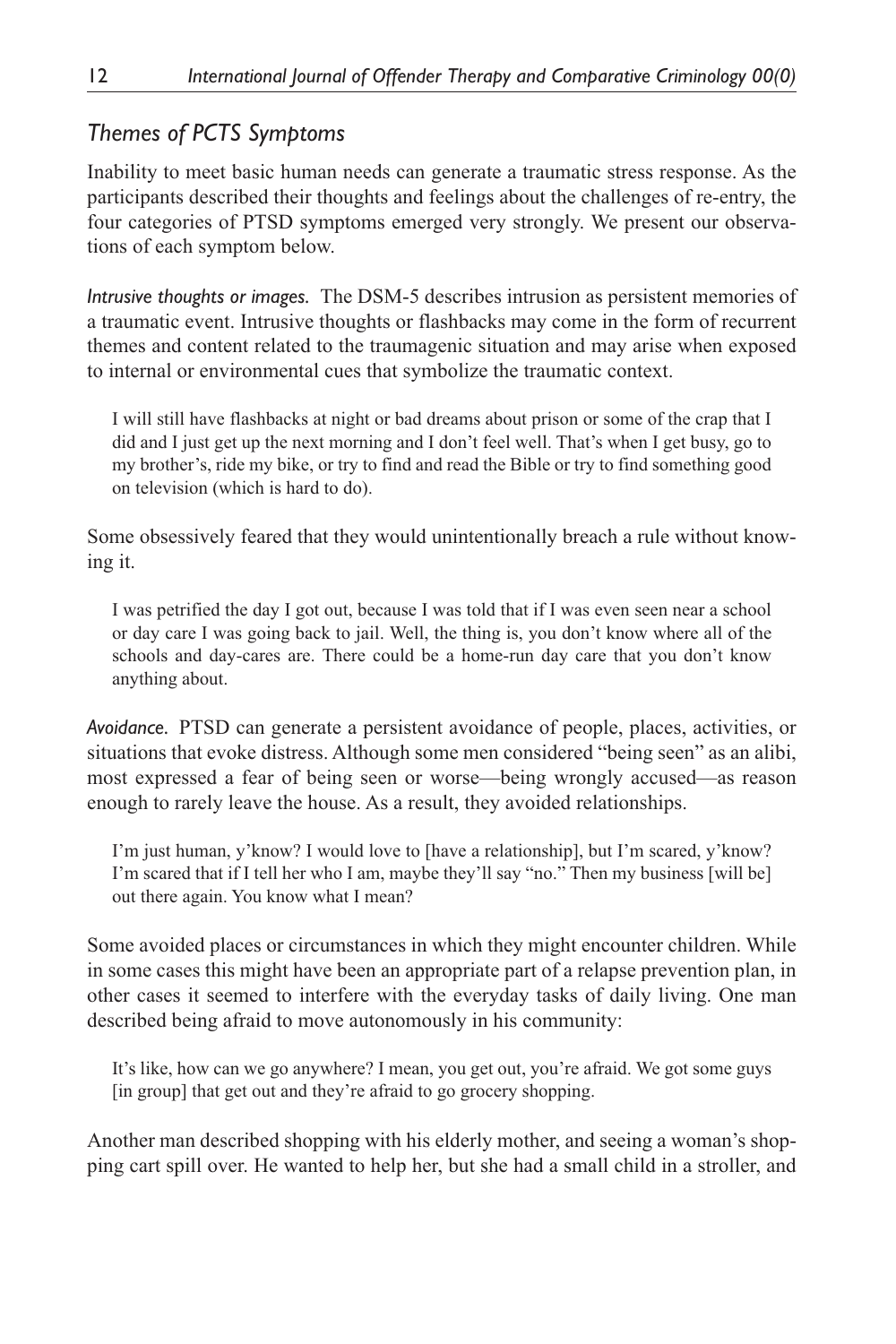he was scared that his offer to help could be misinterpreted. He was the only other person around and described how difficult it was to walk away without offering to assist her.

You don't know how difficult it is, just to go day by day by day and say, well, y'know, I don't want to be a real jerk. I want to be a gentleman and help that lady or something, but, like I say that thought is there, and it's a scary thing.

The biggest problem I have is uh, is uh, I tend to isolate and my life has kept, gotten to a point where isolating is even easier because I don't have to tell people I don't want to do stuff, I just don't have people to do stuff with.

I come to group, I don't drink, I stay home, I try to avoid kids. But I mean life is life, you cannot go around the rest of your life try[ing] to avoid kids. I don't go anywhere without somebody with me.

*Negative thoughts or feelings.* According to the DSM-5, alterations in cognition and mood can include negative beliefs about self or others, a sense of persistent danger, diminished interest in activities, feelings of detachment or estrangement, and the inability to experience joy. Many men expressed these feelings:

I spend every minute of every day that I am not sitting in my house, when I'm out in the world, I look everywhere and ask myself: "Okay, how can this situation turn negative for me very fast?

And honestly the thing that frightens me more than being shot, because I am not suicidal in any manner, but I am, I favor death and uh if someone came and shot me, the only thing I would say is "please make sure you do the job."

*Hyperarousal.* The DSM-5 describes alterations in arousal as irritability, anger, reckless or self-destructive behavior, hypervigilance, startle response, problems with concentration, or sleep disturbances. The most common description of hyperarousal was a vigilant reliance on surveillance, scanning the environment for danger, as a form of insurance or protection, like an alibi.

I look over my own shoulders to see who's behind me. I'm protecting me, while society's protecting me.

My cell phone, I have the GPS on it and I leave it on so people know, not so much so people know where I am as they know where I'm not. So, you know, if something happens across town maybe they can look at my GPS and see that I wasn't there.

[GPS] can prove where you were. If someone were to throw some accusations that you did such and such, you can go to the monitor and say "no, because it says I was here at this time."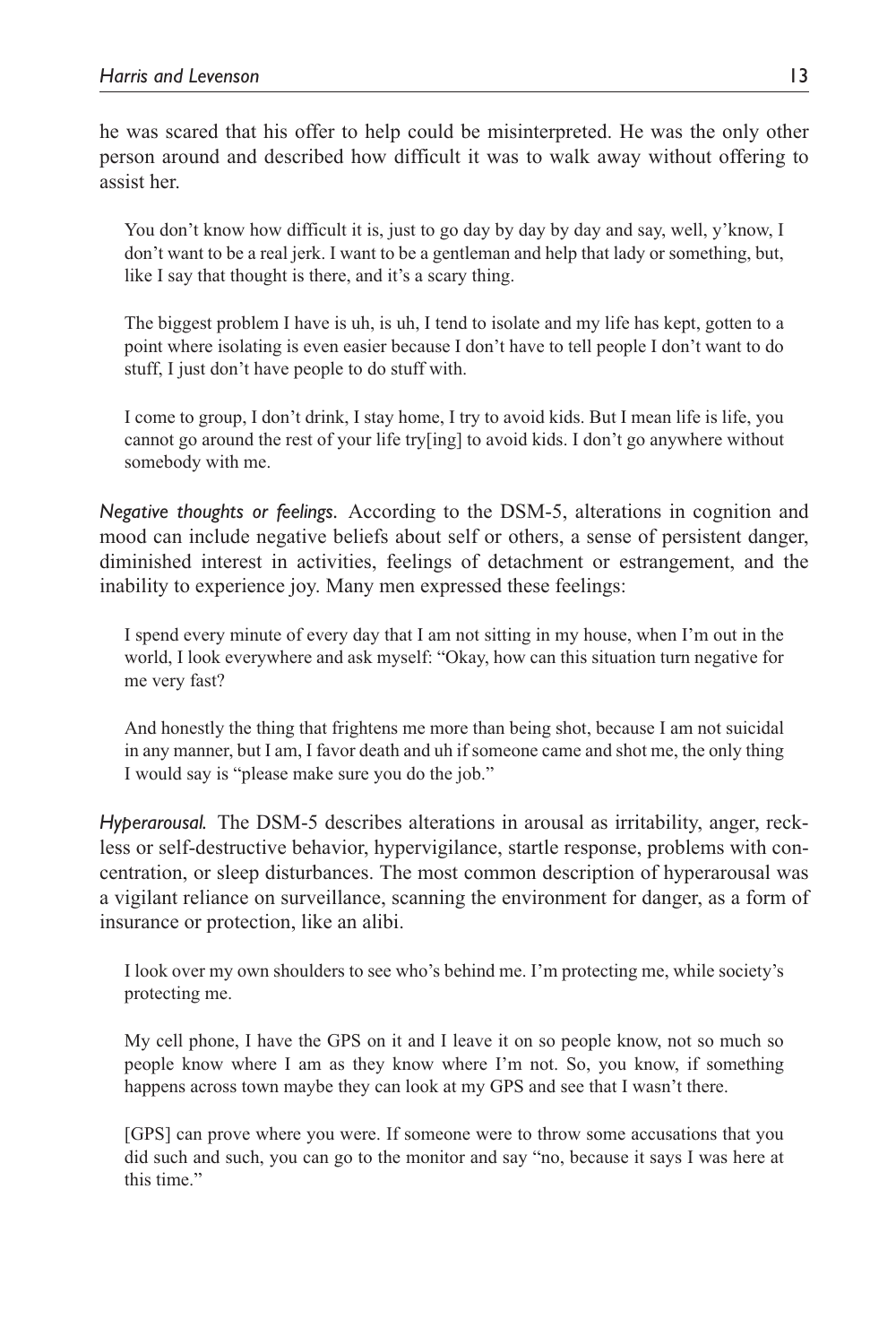In another example, what might otherwise appear to be an attempt at belonging was actually an example of maintaining one's safety:

I always have my aunt with me. You know, for a witness, everybody always tell me too, why you always got your aunt out here, because a witness or anything, protection, a support person, and that's good you know, she keeps talking with me, me and her talk all the time, on the train.

# *Themes of Coping Strategies*

Having examined the extent to which the participants were unable (or afraid) to get their needs met upon release, and their PCTS symptoms, we then explored the coping strategies that they described using in the face of these challenges. Two main themes emerged—traumatic coping (or "hypervigilance") and resilient coping. We describe each one below.

*Traumatic coping.* Most participants displayed a style of coping which was accented by crippling and ultimately futile hypervigilance. Unlike the resilient coping strategies described next, these men did not describe a motivation to atone or turn over a new leaf, but instead seemed obsessive about complying with the law to avoid exposure or re-incarceration. In many examples, these coping skills were typical of the "resistant" and "regulated" desistance strategies identified by Harris (2017). Maladaptive avoidance of certain people, places, and situations appeared to have been emphasized so heavily during their treatment that it was now all-consuming and thwarted their pursuit of healthy relationships or activities. For some, this appeared to be too much:

[Walking] is the only thing I can do for exercise at this point in my life but you know what? I take a walk and I'm walking down the street and there's kids going to school, Oh no! What do I do now? Right, I gotta cross the street, get outta the way.

The men who subscribed to a more maladaptive style of traumatic coping focused on the here and now, and long-term future plans seemed impossible. They moved 1day at a time, with one foot carefully in front of the other. They were cautious and they lived as if every action they took was carefully monitored and controlled. When asked how they maintained an offense-free life, what they looked forward to, or how they spent time, a common response was simply to never leave the house. As one man describes:

What really scares me is having no alibi. That's the scariest part because if I get blamed for anything, I'm already in the wrong. I'm on probation. I'm a sex offender. I already got the three strikes against me right off the bat. You know what I mean? I'm a convict. I got three strikes before I even walk out my door.

This is consistent with the "reclusive" style of regulation described by Harris (2017). These men obsessively monitored their behaviors and regimented their every move, not because they felt they *needed* to avoid certain areas or circumstances to prevent an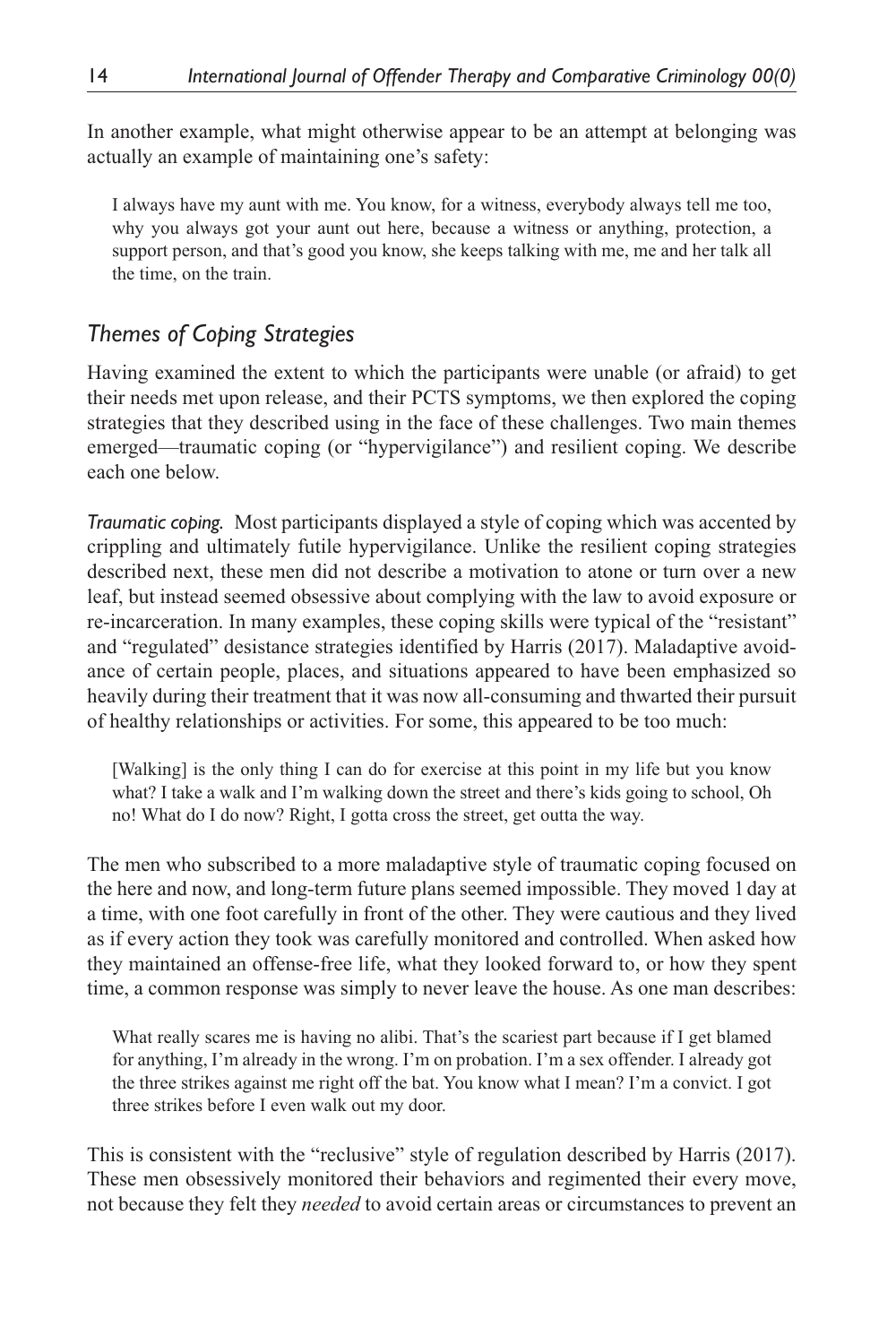offense or because they felt at risk of relapse, but because they were paranoid that someone would accuse them of doing something that they didn't do, or they would end up "being in the wrong place at the wrong time."

I don't feel at risk but I feel really nervous because I was accused already of that with a girl and I feel. . . I usually have anxiety anyway, so you know I feel a little nervous just out of the anxiety part and plus I'm on probation.

The men also experienced hypervigilance in their interactions with law enforcement. The man below describes feeling a pressure to reach out to his probation officer for "every little thing" due to what were regular occurrences in the rough neighborhood where he lived:

Having to call my probation officer to say, "hey. I'm gonna have police contact today cos we have a dead body in the rooming house [where he is staying]. This guy passed away in the house." I mean, there is nothing I can do about it, I mean the PD is going to question everybody.

Two men described a restricted life where all time was accounted for, and every interaction was detailed, dissected, and reported:

My grandson, 9 years old, before he came out of my daughter's belly, we had a long, long talk. I will never be left alone with him. Not because I'm going to do anything, y'know? I've never done anything to her, it wasn't about that, but you cannot give the image; you can't give the image, the perception. . .

[Some guys in group] are worried that they're gonna bump into a kid in the shopping aisle and probation will be right there and they'll be violated and some people have that legit fear.

For some people, maladaptive coping might include using substances to self-medicate, becoming quick to anger, or over-reacting to environmental stressors. From his prison cell, a man who recidivated reflected on the impact that PCTS had on him during his short release. He articulated how his traumatic coping style was ultimately an ineffective approach to living an offense free life and attributed his return to custody to the obstacles of belonging and social acceptance described above.

It is very understandable, that sex offenders are to be worried about. But I worry that if in making it more difficult, the community doesn't make more problems for itself. If you tend to segregate them, make it more difficult for them to transition, then you are creating something pretty negative in people who very reasonably and logically need that support.

*Resilient coping.* In stark contrast to the traumatic coping illustrated above, some men described their approach to re-entry as a proactive method of keeping themselves safe. These men tended to be more accepting of their life circumstances, and reflected Harris' (2017) resilient or rehabilitated desistance strategies. Their narratives were characterized by an apparent motivation for true reform, and a perceived internal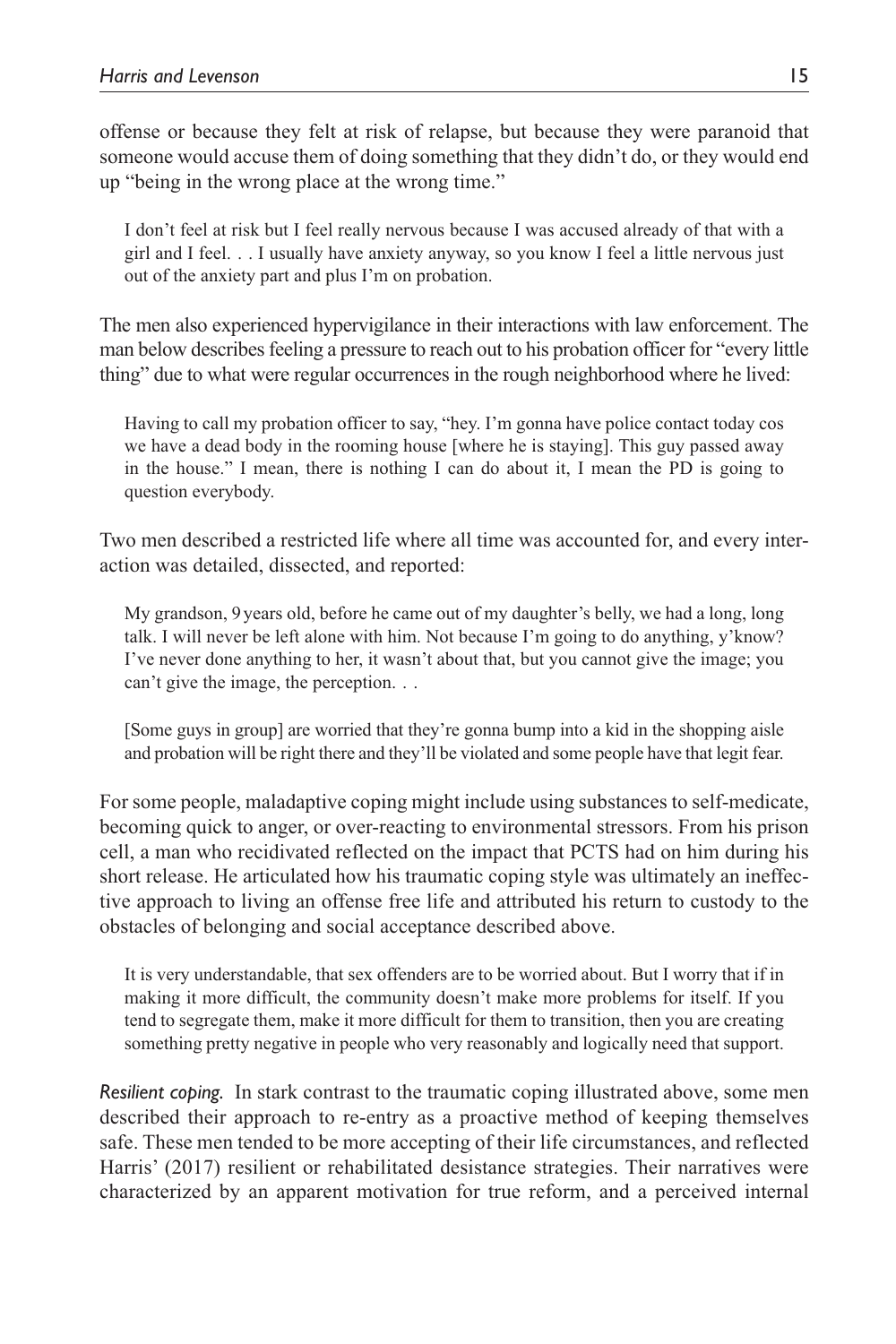locus of control. Resilient coping was more typical for the better educated and higher functioning men in the sample. Those who were employed in skilled positions before their conviction or who had participated gainfully in many years of cognitive behavioral therapy were able to articulate how they had changed their thoughts and behaviors upon release. They seemed to reframe fear as an adaptive type of caution that could be construed as a positive attribute:

I say this in group all the time 'cause you have to have a heightened state of awareness constantly, constantly, and people don't like that, they say: "How can you live like that?" and I say, "you know what, I don't look at it that way, I look at it as [if] this is my special gift. I have a very special gift that people out in the world don't have. I have this sense of awareness about who I am."

Basically, paranoia is underrated. If everyone were a little bit more paranoid, the world would be a better place. I believe that we all, offenders, have to live the rest of our lives with a low heat setting of paranoia. You've got to be paranoid because you have to be thinking, "well, how will they think? *I* know why I'm standing here, but if somebody sees me, what will *they* think?

I've got a car with cruise control on it and if the speed limit is 25 I put cruise control on to make sure I don't speed. I am beyond compliant with my parole and probation. I don't break any laws. If I'm on the highway down to [next town] and the speed limit's 70 and people are going around me, let 'em go, I'll get there when I get there.

The power of surveillance (whether real or imagined) emerged as a strong motivator for law-abiding behavior. For example, one man described how he stopped himself from stealing when he noticed himself examining the security vulnerabilities at his local shopping mall.

I'm just *too* careful. One of the things that, another thing I remember from treatment that I took from treatment, actually I took it from anger management, is when you start to have certain feelings that you should have a red flag word. . .I decided on the word "camera" because never a day goes by that somebody's not caught doing something on a camera, cell phone, or whatever. So, whenever I have thoughts of any kind, not necessarily sexual but anything that is, you know, speeding, whatever, I pop the word "camera" in to my mind. The first time I went to the mall I found myself looking at security systems instead of the goods, checking things out so to speak and just thought "camera". You know, wherever you're at, somebody's looking at you.

Many men still worried about incidental contact, despite reassurance from probation officers:

They hype you up so much while you're in [prison]. Y'know, if you are near a kid you get violated, if you talk to a kid you get violated. . . My first couple days out, I mean, I'm walking down the street and a kid almost ran into me and that's when I talked to the probation officer. He says, "look, if you aren't there staring at the kid, don't worry"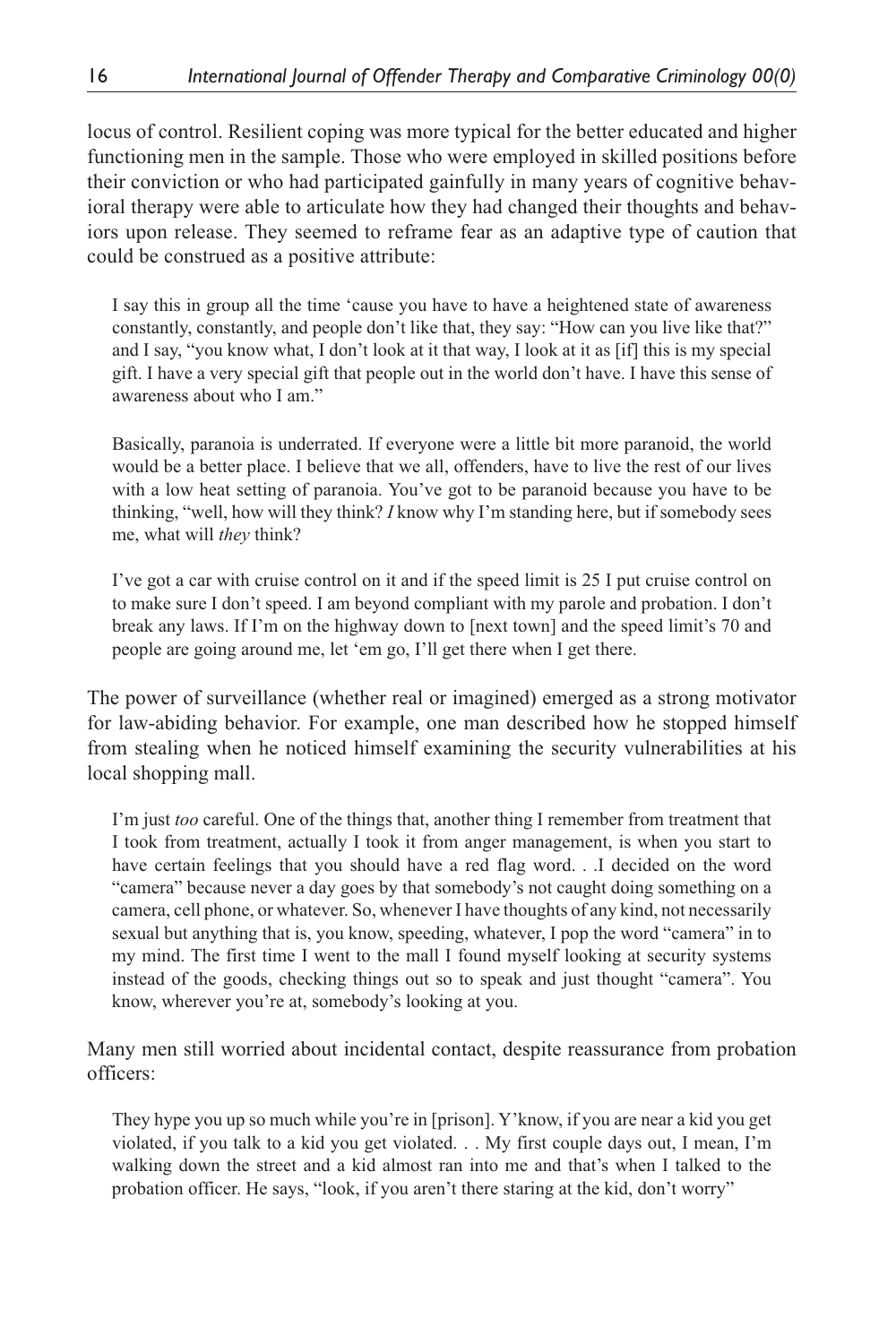In general, the participants seemed to understand the rationale behind the restrictive legislation. But they also articulated how these approaches were likely ineffective because they interfered with the ability to meet basic human needs, precluding protective factors known to be associated with successful re-entry. When asked what he wanted to share with the public, or what he wished others could understand, one participant reflected on his own childhood trauma and its intersection with his current circumstances:

We are complicated people. One thing sums it up: Trauma. Whether you think about it as a war victim, or someone who has been brutalized in a particular way, I think there's a philosophy and a feeling about life that is directly related to trauma. I think for most people, since we are composed of all the experiential dots in our life, that how those dots are connected will determine how you live your life.

## **Discussion**

We conceptualized PCTS in three parts: (1) Challenges meeting basic human needs; (2) Facing unmet needs, participants displayed post-traumatic stress symptoms; and (3) Coping strategies were sometimes maladaptive or disruptive, and sometimes reflected astounding resilience. We noted that although human needs are universal, not everyone is equally equipped to have their needs met. Their descriptions captured the primary DSM-5 symptoms of PTSD: intrusive thoughts, avoidance, negative emotions, and hyperarousal. The techniques they used to navigate their re-entry were commonly marked by fear-management, paranoia, hyper-vigilance, and self-enforced isolation. A smaller number of men described turning their fear into empowerment and adopting a resilient coping approach that allowed them to feel an internal locus of control.

It is possible that traumatic coping was more likely for people with past adversities in life, while resilient coping was reflected more consistently by those who exhibited better functioning prior to their conviction. Other authors have highlighted that many people returning to communities from prison have a lifelong history of trauma and violence, and their current anxiety is reinforced by a turbulent lifestyle, intersecting with the enduring effects of a stressful incarceration experience (Western, 2018). Western described how human frailty can be deeply embedded in the psyche of those lacking a sense of agency, empowerment, hope, and dignity. Future research integrating our understanding of ACEs, incarceration trauma, resilience, coping, and desistance would help to elucidate the way these factors are connected.

Taken together, the strongest emergent coping styles in this study were hypervigilance, with an understandable but misplaced reliance on the insurance of surveillance. We know, however, that desistance is facilitated (and that risk of recidivism is reduced) by pursuing meaningful employment and pro-social relationships, being part of a community, and maintaining mental and physical wellbeing. In stark contrast to this vision, many of the men described fear and *avoidance goals*, such as people, places, behaviors, and situations to stay away from. We suggest that by reframing reintegration goals as *approach-oriented*, RSOs would be enabled to identify realistic and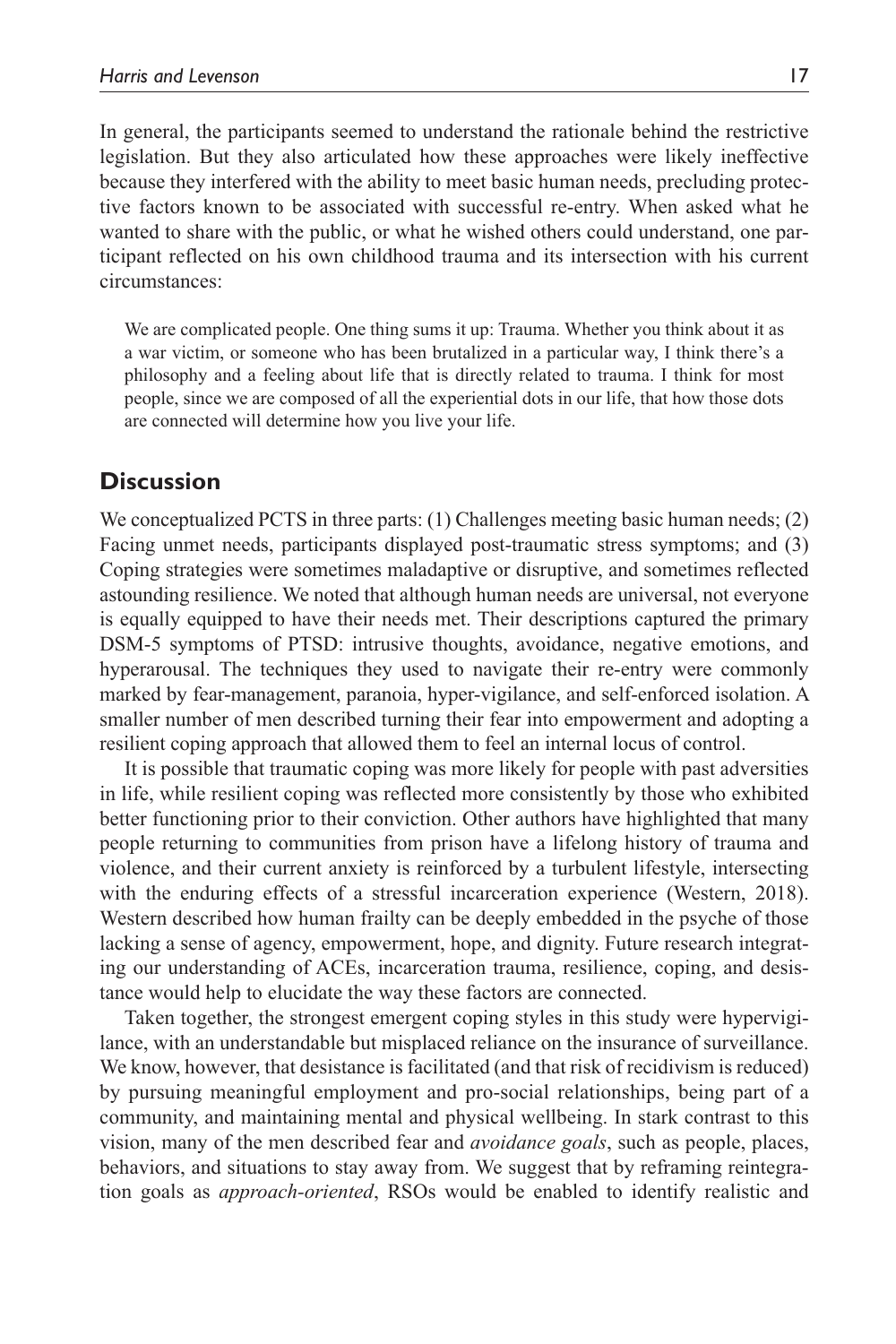meaningful objectives that they can acquire, attain, or achieve rather than simply circumstances to be avoided (Yates & Prescott, 2011).

Western (2018) noted that recidivism is viewed as "failed re-entry. . .the offender has failed by returning to crime" (p. 147). He pointed out that the entire correctional system does little to deter crime through rehabilitation, and that recidivism as the only marker of success ignores the need to foster a productive life and personal wellbeing. Indeed, a focus on strengths and prosocial goals rather than on shaming and stigma is more consistent with empirically-supported strategies for minimizing dynamic risk and enhancing successful re-entry (de Vries Robbé et al., 2015). Supportive probation officers and treatment providers can promote resilient coping through corrective relationships that humanize offenders and model adaptive interpersonal skills (Levenson & Willis, 2019).

## **Limitations**

This paper is not without limitations. In this section we consider the ways in which our sample is biased and reflect on some analytical shortcomings. First, it is necessary to point out that the present sample is made up of men exclusively, and therefore, the themes that emerged and the trends we observed are not expected to be relevant for female participants. Second, the sample was drawn exclusively from the North Eastern United States and thus will not be necessarily generalizable to other jurisdictions. Further, the limited number of participants of color precludes us from making specific claims about the relevance of our results to other ethnicities. Each of these areas certainly warrant further attention.

Another way in which the sample is biased is that all our participants have been convicted for sexual offending. Although we certainly imply that their status as RSOs confounds and exacerbates their re-entry experience, without any variation in their offense type, we can't completely attribute their PCTS to their type of offence. It may well be (as Liem & Kurst, 2013) have suggested, that individuals convicted of nonsexual crimes face similar obstacles upon release. We acknowledge the limits of the generalizability of our findings, but it does not diminish the profound challenges our interviewees reported while living on the list.

Although thoroughly consistent with the qualitative tradition, our results might leave a quantitatively-oriented reader underwhelmed. Our small sample, unfortunately, prevents any sophisticated statistical analysis. However, given that our intention in this piece is simply to tell the stories and share the experiences of a population who are rarely provided a voice, we don't consider these limitations to be fatal flaws. We are in the development stage of a future survey to allow for a more focused examination of PCTS symptoms with a built-for-purpose questionnaire to solicit a larger and more diverse sample. Consistent with a narrative approach, this paper simply represents a first step in this broader research agenda. By focusing on storytelling and introducing PCTS, we now have a foundation from which to ask specific questions and test directional hypotheses.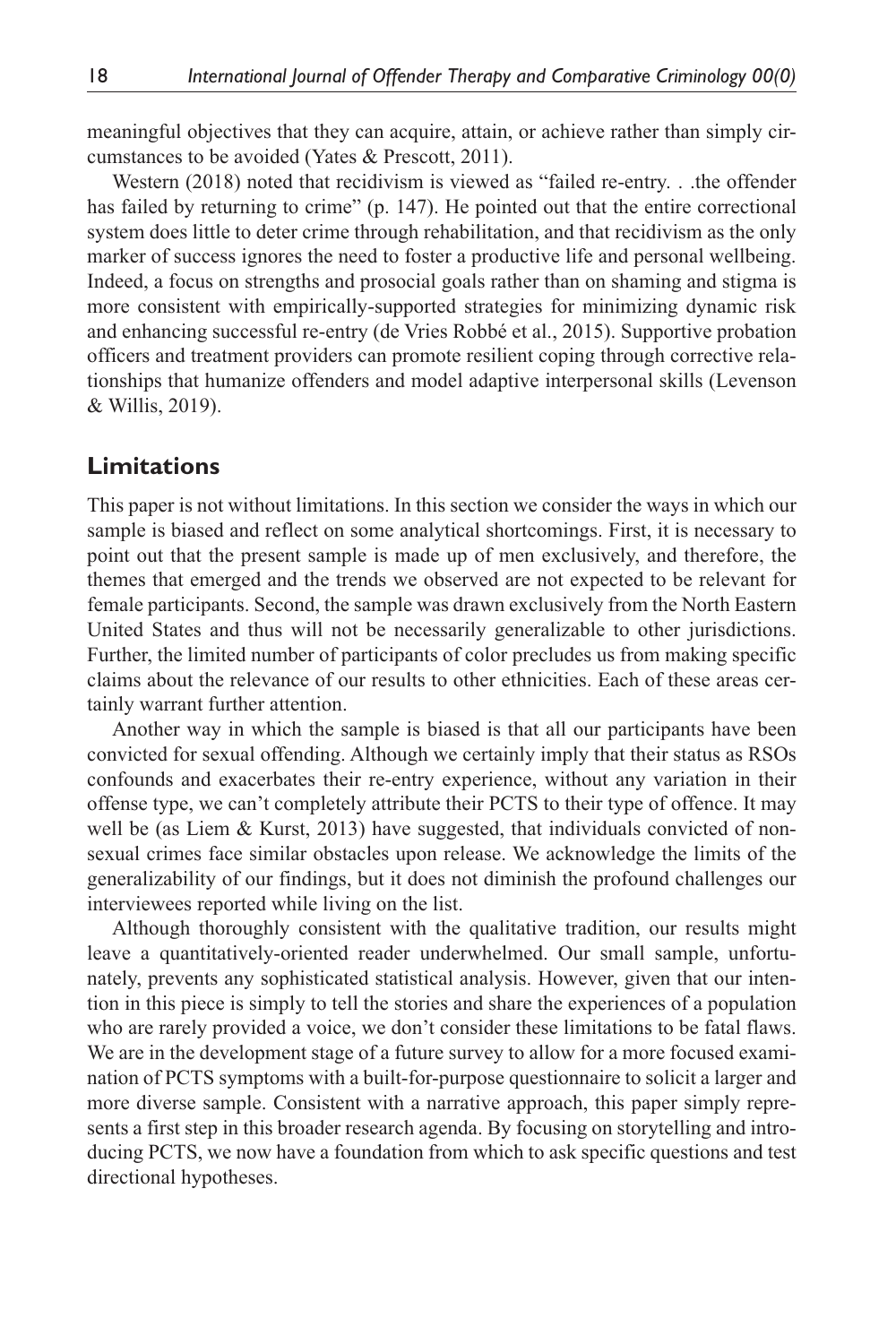## *Implications for Trauma-informed Treatment*

According to the U.S. Substance Abuse and Mental Health Services Administration (SAMHSA, 2014), trauma-informed care (TIC) incorporates research about the neurobiological, social, and psychological effects of trauma into delivery of services. The trauma-informed correctional rehabilitation conceptualizes client problems (including criminality) as a set of maladaptive strategies that helped an individual survive and cope with traumagenic conditions (Levenson & Willis, 2019; Listwan et al., 2013; Pettus-Davis et al., 2019). Victimizing behaviors are never acceptable, of course, but are better understood and addressed when informed by knowledge of the neurocognitive and psychosocial impacts of trauma on emotions and behavior. Finally, correctional mandates and court-ordered services can be disempowering and oppressive, reproducing dynamics like those in abusive families. Thus, positive relationships with clinicians that feel emotionally safe and respectful can heal trauma's effects and reinforce a positive self-narrative, increasing community safety (Levenson & Willis, 2019).

RSO clients often come from childhood homes with family dysfunction and adversity, and therefore trauma-informed treatments are important in building skills for adaptive, resilient, and law-abiding reintegration (Levenson et al., 2017). In most American jurisdictions, registrants are required to attend counseling programs as part of their probation or parole conditions. Treatment should address dynamic risk factors and criminogenic needs for each individual, including self-regulation problems, intimacy deficits, deviant sexual interests, criminality, lack of empathy, and co-morbid conditions such as substance abuse, anxiety, depression, or PTSD (Andrews & Bonta, 2010, 2017; Levenson et al., 2017; Yates et al., 2010). A good community adjustment, grounded in stability and positive support systems, enables the cognitive transformation and prosocial identity associated with desistance from crime (Lussier & Gress, 2014; Maruna et al., 2004; Western, 2018; Willis, 2017). Such approaches focus on meeting basic human needs, while reducing traumatic stress and the emotional and behavioral dysregulation associated with it. Better self-regulation is a crucial aspect to achieving goals of reduced recidivism and safer communities.

Men with criminal histories of sexual offending understandably incite community fear and contempt. Connecting clients with opportunities for acceptance and belonging might be best facilitated by faith-based programs, 12-step recovery models, provision of trauma-informed treatments, and halfway house environments with supportive services. For many people, self-efficacy and a self-actualized identity is closely tied to employment. Success in meaningful employment reinforces the cognitive transformation associated with desistance from crime, as well as the pragmatic and necessary material costs of living (Maruna et al., 2004; Uggen, 2002; Western, 2018). Quite simply, providing assistance with job seeking, job readiness programs, and employment training achieves the dual goal of successful re-entry and enhanced community safety. Making an honest living, spending time productively and experiencing mastery in a meaningful job can be viewed as protective factors that reduce dynamic risk (de Vries Robbé et al., 2015).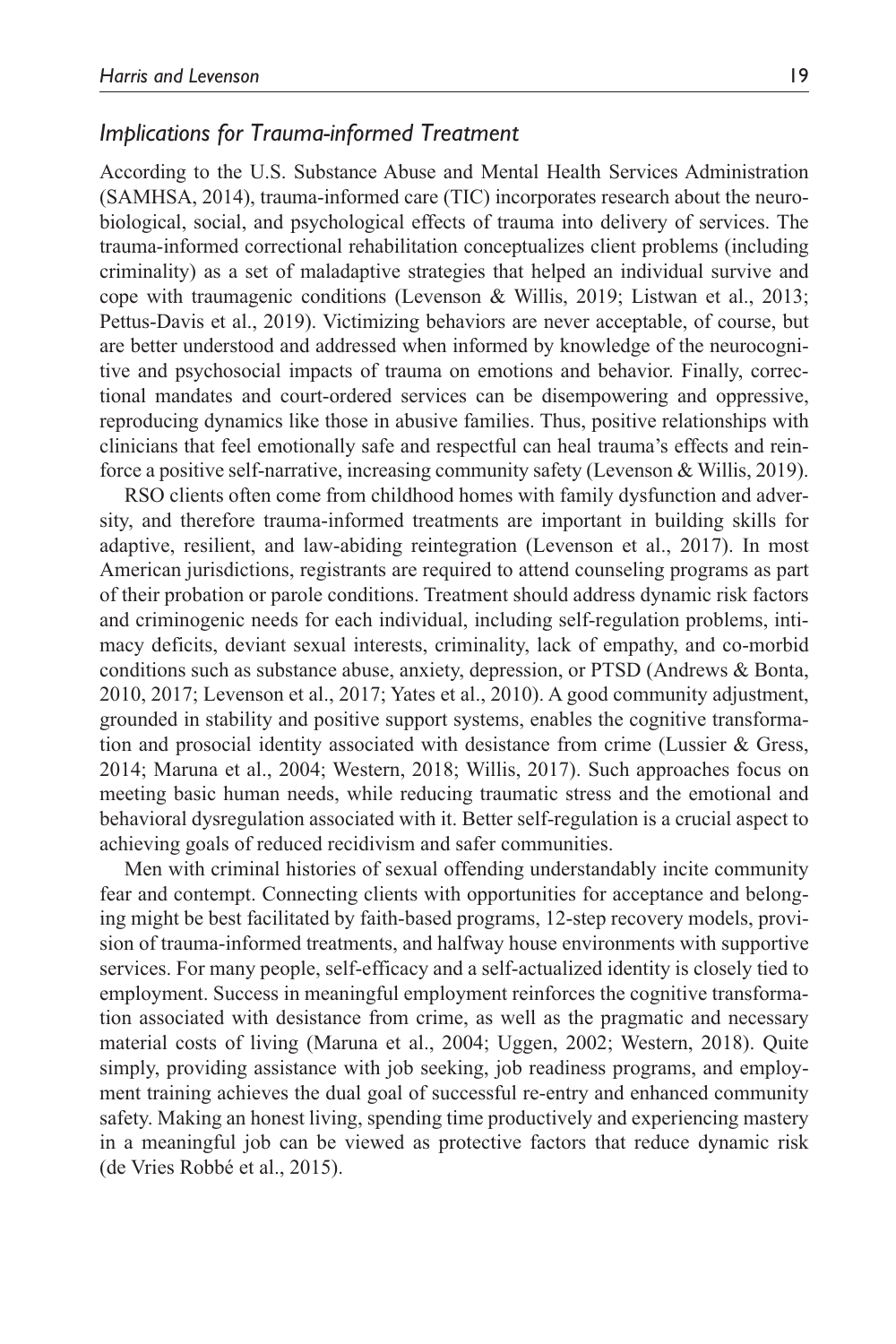Treatment failure and recidivism are often viewed as individual shortcomings related to resistance, lack of motivation, or defiance (Western, 2018). However, perceived lack of choice, control, or support can activate traumatic stress, causing clients to revert to maladaptive coping strategies (Levenson et al., 2017) and increasing the likelihood of treatment failure (Sturgess et al., 2016). A trauma-informed practice model recognizes that helping clients meet their basic needs reduces anxiety and allows for better cognitive processing and decision-making. Under such circumstances, positive behavioral change is reinforced and the pursuit of an offense-free life becomes more likely. Attention to the link between (past or present) trauma and problematic behavior introduces a novel approach to reducing risk and promoting successful re-entry.

Such a paradigm shift begins by thinking about Maslow's (1943) hierarchy of basic human needs (survival, safety, social acceptance, self-esteem, and self-actualization) as closely tied to the factors that predict desistance and success for former prisoners: lifestyle stability, housing, jobs, self-efficacy, and social support (Kruttschnitt et al., 2000; Laub & Sampson, 2001). If correctional services were to adopt a traumainformed approach, they could ensure that RSOs transition to the community with the basic requirements of survival: food, clothing, and accommodation. Physically safe spaces and psychologically safe social environments are key components for allaying the stress of community re-entry and adjustment.

Levenson et al. (2017) proposed the acronym SHARE (safety, hope, autonomy, respect, empathy) to help clinicians translate trauma-informed concepts into services that conform to the principles outlined by SAMHSA (2014). First, rehabilitation programs should provide consumers with a feeling of *Safety*. Correctional counseling should foster physical and emotional wellbeing, facilitated by helpers who are trustworthy. *Hope* is created when clients believe that change is possible, reducing despondence and learned helplessness. *Autonomy* empowers a client's right to self-determine and prioritizes life goals that are most meaningful to them, contributing to an internal locus of control. Treating clients with *Respect* restores a sense of value and worth, counteracting the impact of societal shaming and stigma. Through shared humanity and treatment with dignity, we model the healthy interactions we want our clients to learn and generalize in other areas of their lives. The final component, *Empathy*, demonstrates and teaches the skill of listening to the perspectives of others. When we listen to our clients with curiosity and compassion, we facilitate and model connection—a deterrent to harming others.

## *Implications for Policy and Prevention*

We have witnessed a growing need for criminal justice scholars to look further afield and draw upon advances in prevention science and public health for inspiration on how to reduce recidivism and prevent sexual abuse. In a public health model, primary prevention of a social problem utilizes universal precautions, secondary prevention targets high-risk groups, and tertiary prevention intervenes after a problem emerges, designed to prevent recurrence (German et al., 2001; Kaufman, 2006; McMahon, 2000). Most responses to sexual offending constitute tertiary prevention and occur in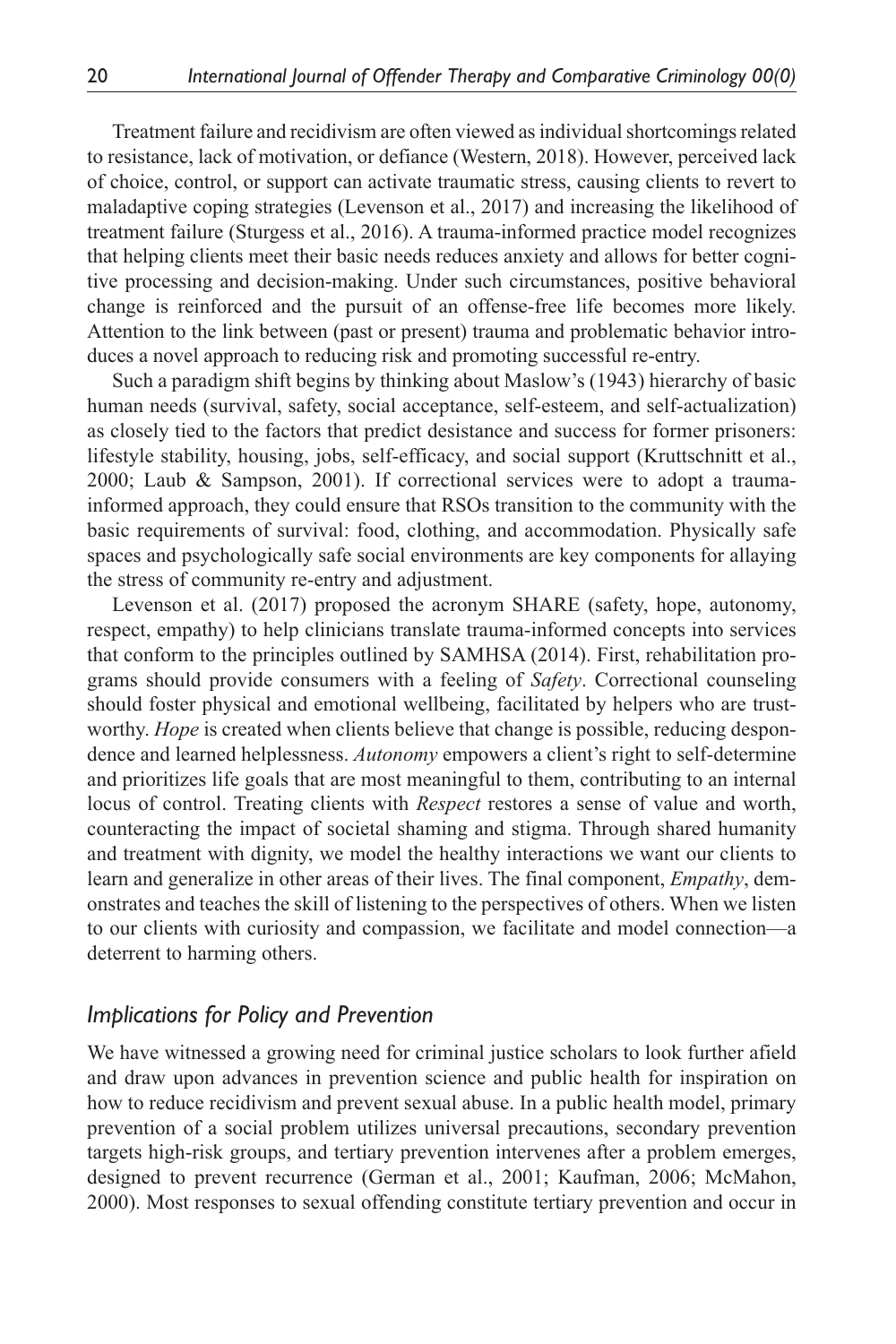the aftermath of an offense—for example: trying the facts, convicting the guilty, dispensing punishment, providing treatment, and eventual community re-entry with restrictions and monitoring. Secondary prevention caters to a larger population and seeks to intervene with those identified to be at risk before abuse occurs. Primary prevention, in turn, applies even more broadly to the general population and is designed to eliminate initial exposure to risk factors.

We consider the new notion of "quaternary prevention" to be especially salient to this discussion. Quaternary prevention "completes the cycle of prevention" (Gofrit et al., 2000, p. 500), urging those operating in the tertiary prevention space to reflect critically upon their actions with "emphasis on the need to *do no harm*"(Jamoulle, 2015, p. 1). We encourage the adoption of this adage to emphasize the importance of mitigating or avoiding the unintended consequences of strategies designed to promote community safety, but which ultimately hinder that same goal. When the stress and stigma of probation, parole, or registration obstruct the ability to meet basic human needs, they facilitate anxious symptoms of dysregulation and maladaptive coping. In turn, dynamic risk may increase, undermining prevention goals. Clinicians, researchers, and policymakers should consider quaternary prevention concepts in future research and practice, avoiding re-traumatization in the re-entry process.

## **Conclusion**

A life lived in fear is a life inconsistent with research on risk and protective factors. Our current practices likely and paradoxically increase risk for reoffending by producing traumatic stress that leads to emotional dysregulation. Western (2018) describes a community supervision philosophy that has moved away from rehabilitation to a "prevailing culture that emphasizes surveillance over services" (p. 126). The result, he says, is an overly punitive response to the common challenges of re-entry, with supervision violations making up a staggering proportion of returns to incarceration. Instead, trauma-informed practices partner with clients to reduce barriers, promote adaptive coping, and facilitate successful re-entry outcomes, creating conditions that make registered citizens less prone to recidivism (Western, 2018).

We know that current stressors and living in a constant state of anxiety can reactivate maladaptive coping styles (Harris & Fallot, 2001; Miller & Najavits, 2012). We know that people who have committed crimes were often exposed earlier in life to many forms of childhood adversity. They are also more likely to be from minority, impoverished, oppressed, and marginalized communities that have been endured historical and cultural trauma. A life lived in fear reactivates early maladaptive schemas about the world as a dangerous place and fosters an understandable mistrust of authority figures. A life lived in fear weakens an individual's capacity for emotional management, because when people are constantly in survival mode, their cognitive processing skills are compromised. Under such circumstances, their capability for healthy selfregulation is undermined.

Our clients are likely to come from (and therefore, return to) socially marginalized and economically impoverished communities (Tewksbury  $\&$  Mustaine, 2006). These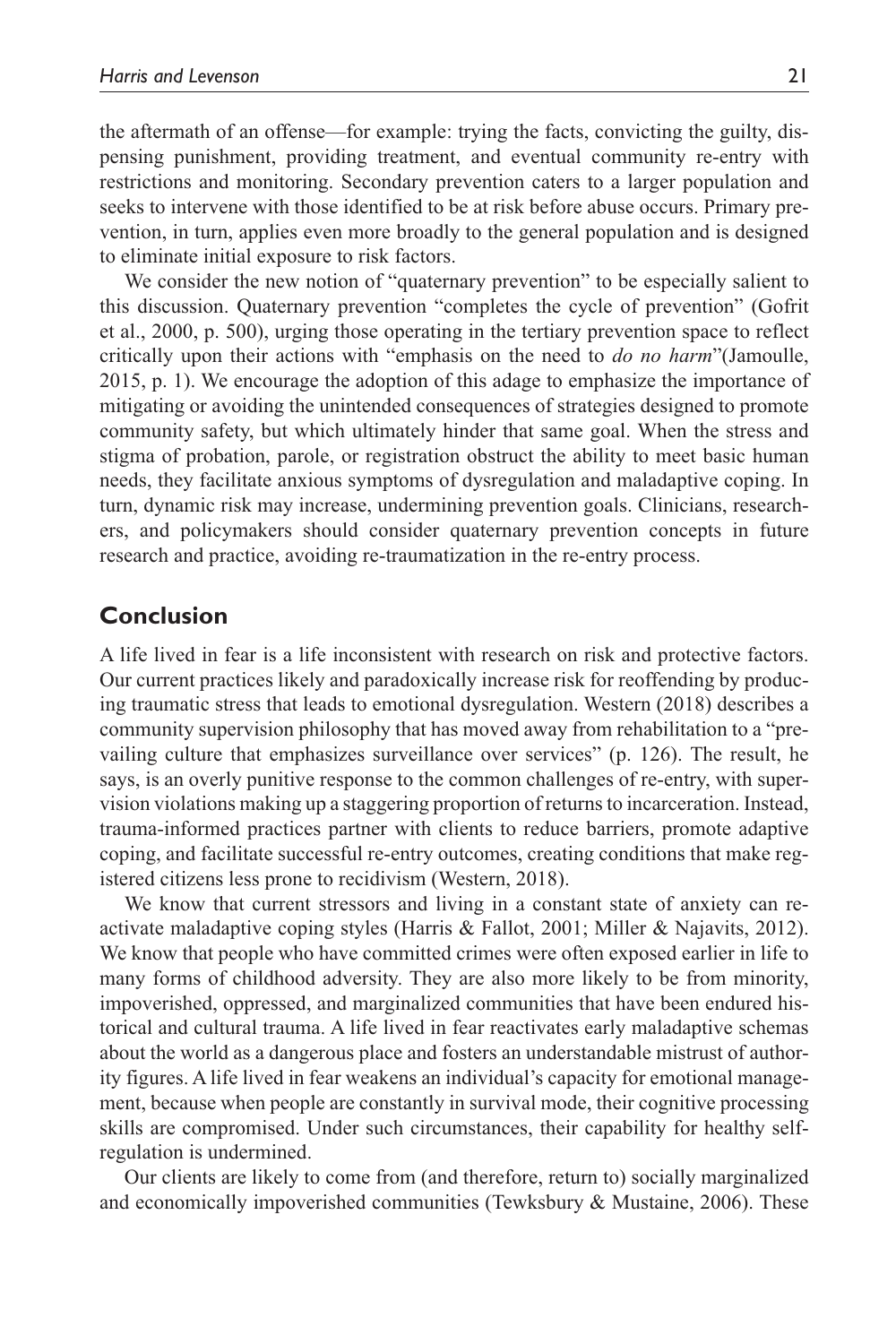communities are marked by a dearth of prosocial opportunities and role models, and therefore increase the risk for both perpetration and victimization. Contextual risk factors (Firmin, 2018) contribute to the conditions that enable crime, substance-abuse, antisocial peer associations, and exploitation of more vulnerable individuals. Such conditions undermine stable housing, prosocial relationships, meaningful employment, and appropriate leisure activities—all of which increase one's sense of self-esteem, social belonging, and self-actualization and protect against reoffending (de Vries Robbé et al., 2015; Kruttschnitt et al., 2000).

Correctional supervision should be designed to facilitate success, rather than simply reinforcing the power of authority figures to monitor and apprehend. If we want people who have committed crimes in the past to live productive law-abiding and offense free lives, we need to support them by teaching skills and creating conditions that facilitate a good (or a good enough) life. Trauma-informed practices create the opportunity for front line practitioners (law enforcement officers and therapists) to establish human connections to be harnessed as a tool for healing and a model for prosocial behavior. Rather than focus exclusively on monitoring, interrupting, and intervening with punitive consequences, treatment providers and supervision officers can model healthy communication and relationship skills, coach clients to improve self-regulation strategies, and provide opportunities for self-correction and post-traumatic growth. Decades of trauma research indicates unequivocally that a life lived in fear undermines the interpersonal coping mechanisms that enable resilience and decrease risk. As one participant reminded us:

There is a better system than one where I am off on my own with people being afraid of me because of the one thing they know about me. I am more than my label. I am more than just a sex offender. I'm not the sum total of my worst behaviors.

#### **Declaration of Conflicting Interests**

The author(s) declared no potential conflicts of interest with respect to the research, authorship, and/or publication of this article.

### **Funding**

The author(s) received no financial support for the research, authorship, and/or publication of this article.

### **ORCID iD**

Danielle Arlanda Harris D <https://orcid.org/0000-0001-8412-3662>

#### **References**

- Agnew, R. (1992). Foundation for a general strain theory of crime and delinquency. *Criminology*, *30*(1), 47–88.
- American Psychiatric Association. (2013). *Diagnostic and statistical manual of mental disorders* (5th ed.). Author.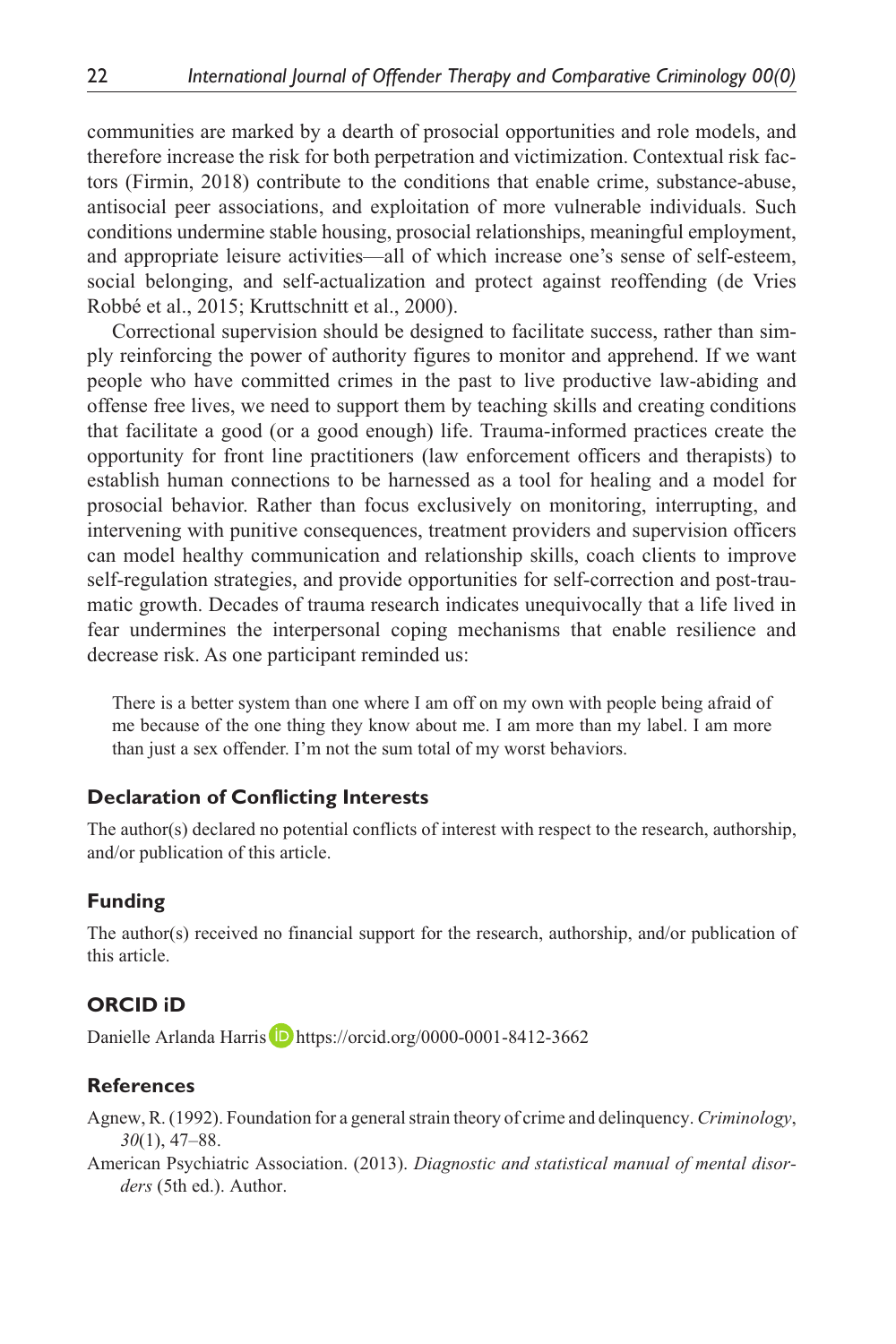- Anda, R. F., Butchart, A., Felitti, V. J., & Brown, D. W. (2010). Building a framework for global surveillance of the public health implications of adverse childhood experiences. *American Journal of Preventive Medicine*, *39*(1), 93–98.
- Andrews, D. A., & Bonta, J. (2010). Rehabilitating criminal justice policy and practice. *Psychology, Public Policy, and Law*, *16*(1), 39–55.
- Andrews, D. A., & Bonta, J. (2017). *The psychology of criminal conduct* (4th ed.). Anderson Publishing.
- Ardino, V. (2012). Offending behaviour: The role of trauma and PTSD. *European Journal of Psychotraumatology*, *3*(1), 18968.<https://doi.org/10.3402/ejpt.v3i0.18968>
- Atkinson, R. (1998). *The life story interview*. Sage.
- Baglivio, M. T., & Epps, N. (2016). The interrelatedness of adverse childhood experiences among high-risk juvenile offenders. *Youth Violence and Juvenile Justice*, *14*(3), 179–198. <https://doi.org/10.1177/1541204014566286>
- Baglivio, M. T., Epps, N., Swartz, K., Huq, M. S., Sheer, A., & Hardt, N. S. (2014). The prevalence of adverse childhood experiences (ACE) in the lives of juvenile offenders. *Journal of Juvenile Justice*, *3*(2), 1–23.
- Bailey, D. J. S. (2018). A life of grief: An exploration of disenfranchised grief in sex offender significant others. *American Journal of Criminal Justice*, *43*(3), 641–667. [https://doi.](https://doi.org/10.1007/s12103-017-9416-4) [org/10.1007/s12103-017-9416-4](https://doi.org/10.1007/s12103-017-9416-4)
- Bernburg, J. G., Krohn, M. D., & Rivera, C. J. (2006). Official labeling, criminal embeddedness, and subsequent delinquency a longitudinal test of labeling theory. *Journal of Research in Crime and Delinquency*, *43*(1), 67–88.
- Bloom, S. L. (2013). *Creating sanctuary: Toward the evolution of sane societies*. Routledge.
- Braithwaite, J. (1989). *Crime, shame and reintegration*. Cambridge University Press.
- Centers for Disease Control and Prevention. (2013a). *Adverse childhood experience study: Major findings*.<http://www.cdc.gov/ace/findings.htm>
- Centers for Disease Control and Prevention. (2013b). *Adverse childhood experiences study: Prevalence of individual adverse childhood experiences*. [http://www.cdc.gov/ace/preva](http://www.cdc.gov/ace/prevalence.htm)[lence.htm](http://www.cdc.gov/ace/prevalence.htm)
- Cheng, J., O'Connell, M. E., & Wormith, J. S. (2019). Bridging neuropsychology and forensic psychology: Executive function overlaps with the central eight risk and need factors. *International Journal of Offender Therapy and Comparative Criminology*, *63*(4), 558–573. <https://doi.org/10.1177/0306624x18803818>
- Craig, L. A., & Rettenberger, M. (2018). An etiological approach to sexual offender assessment: Case formulation incorporating risk assessment (CAFIRA). *Current Psychiatry Reports*, *20*(6), 43.<https://doi.org/10.1007/s11920-018-0904-0>
- Creswell, J. (2013). *Qualitative inquiry and research design: Choosing among five approaches* (3rd ed.). Sage.
- de Vries Robbé, M., de Vogel, V., Koster, K., & Bogaerts, S. (2015). Assessing protective factors for sexually violent offending with the SAPROF. *Sexual Abuse*, *27*(1), 51–70.
- DeVeaux, M. i. (2013). The trauma of the incarceration experience. *Harvard Civil Rights-Civil Liberties Law Review*, *48*(1), 257.
- Felitti, V. J. (2002). The relation between adverse childhood experiences and adult health: Turning gold into lead. *The Permanente Journal*, *6*(1), 44–47.
- Felitti, V. J., Anda, R. F., Nordenberg, D., Williamson, D. F., Spitz, A. M., Edwards, V., Koss, M. P., & Marks, J. S. (1998). Relationship of childhood abuse and household dysfunction to many of the leading causes of death in adults: The Adverse Childhood Experiences (ACE) study. *American Journal of Preventive Medicine*, *14*(4), 245–258.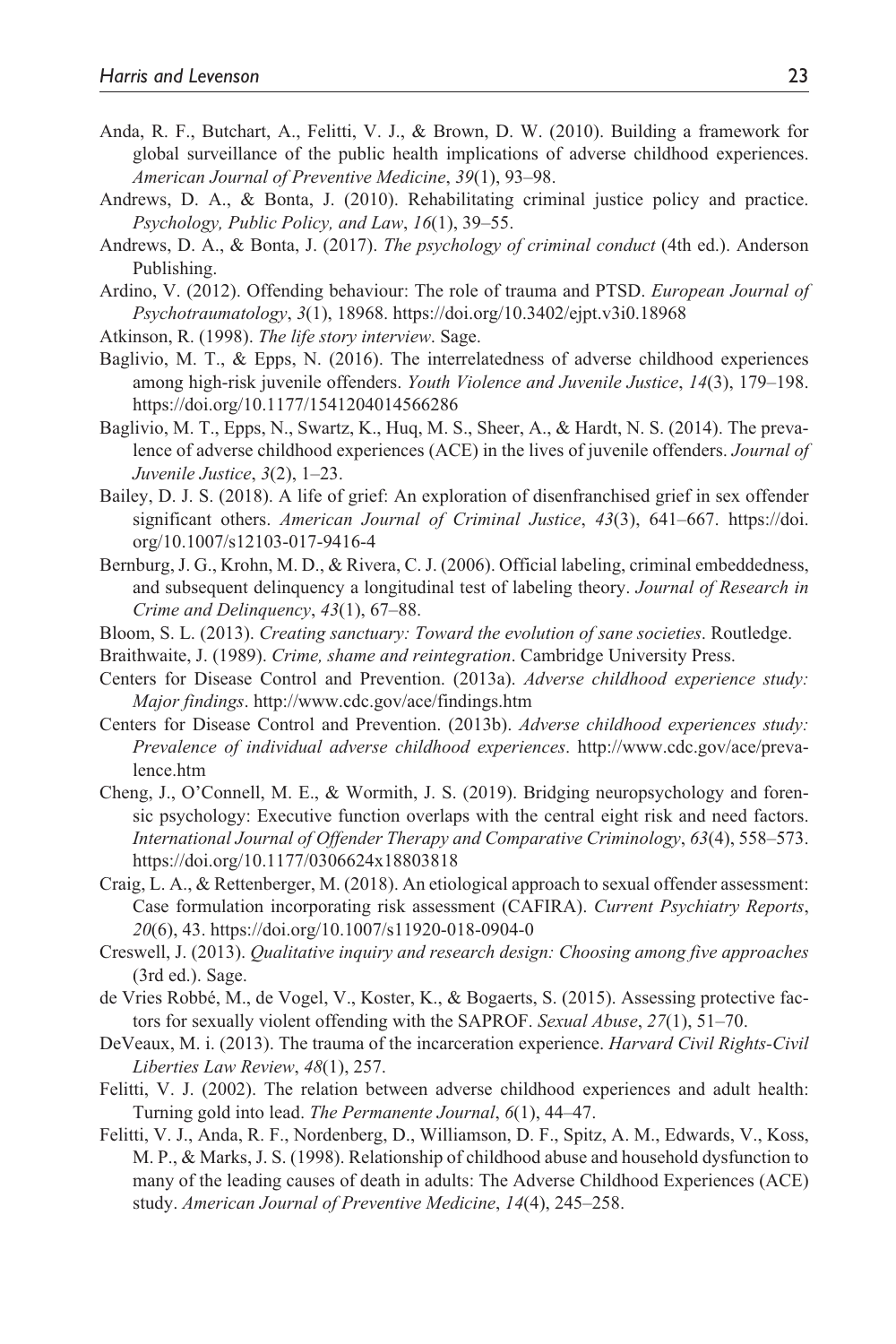- Fernandes, A. D. (2020). How far up the river? Criminal justice contact and health outcomes. *Social Currents*, *7*(1), 29–45. <https://doi.org/10.1177/2329496519870216>
- Firmin, C. (2018). Contextualizing case reviews: A methodology for developing systemic safeguarding practices. *Child & Family Social Work*, *23*(1), 45–52.
- Franzosi, R. (2010). *Quantitative narrative analysis: Quantitative applications in the social sciences*. Sage.
- Friedman, M. J. (2013). Finalizing PTSD in DSM-5: Getting here from there and where to go next. *Journal of Traumatic Stress*, *26*(5), 548–556.
- German, R. R., Lee, L., Horan, J., Milstein, R., Pertowski, C., & Waller, M. (2001). Updated guidelines for evaluating public health surveillance systems. *MMWR Recommendations and Reports: Morbidity and Mortality Weekly Report*, *50*(RR–13): 1–35.
- Goffman, E. (1963). *Stigma: Notes on a spoiled identity*. Simon & Schuster.
- Gofrit, O. N., Shemer, J., Leibovici, D., Modan, B., & Shapira, S. C. (2000). Quaternary prevention: A new look at an old challenge. *The Israel Medical Association Journal: IMAJ*, *2*(7), 498–500.
- Grady, M. D., Levenson, J. S., & Bolder, T. (2016). Linking adverse childhood effects and attachment: A theory of etiology for sexual offending. *Trauma, Violence, & Abuse*, *18*(4), 433–444.<https://doi.org/1524838015627147>
- Grady, M. D., Yoder, J., & Brown, A. (2018). Childhood maltreatment experiences, attachment, sexual offending: Testing a theory. *Journal of Interpersonal Violence*. Advance online publication.<https://doi.org/10.1177/0886260518814262>
- Hanson, R. K., Harris, A. J. R., Letourneau, E., Helmus, L., & Thornton, D. (2018). Reductions in risk based on time offense free in the community: Once a sexual offender, not always a sexual offender. *Psychology, Public Policy, and Law*, *24*(1), 48–63. [https://doi.org/10.1037/](https://doi.org/10.1037/law0000135) [law0000135](https://doi.org/10.1037/law0000135)
- Harlow, C. W. (1999). *Prior abuse reported by inmates and probationers*. US Department of Justice:
- Harris, D. A. (2017). *Desistance from sexual offending: Narratives of retirement, regulation and recovery*. Springer.
- Harris, D. A., Pedneault, A., & Willis, G. (2017). The pursuit of primary human goods in men desisting from sexual offending. *Sexual Abuse*, *31*(2), 197–219. [https://doi.org/10.1177/](https://doi.org/10.1177/1079063217729155) [1079063217729155](https://doi.org/10.1177/1079063217729155)
- Harris, M. E., & Fallot, R. D. (2001). *Using trauma theory to design service systems*. Jossey-Bass.
- Jäggi, L. J., Mezuk, B., Watkins, D. C., & Jackson, J. S. (2016). The Relationship between trauma, arrest, and incarceration history among Black Americans: Findings from the National Survey of American Life. *Society and Mental Health*, *6*(3), 187–206. [https://doi.](https://doi.org/10.1177/2156869316641730) [org/10.1177/2156869316641730](https://doi.org/10.1177/2156869316641730)
- Jamoulle, M. (2015). Quaternary prevention: First, do not harm. *Revista Brasileira de Medicina de Família e Comunidade*, *10*(35), 1–3.
- Jeglic, E., Mercado, C. C., & Levenson, J. S. (2011). The prevalence and correlates of depression and hopelessness among sex offenders subject to community notification and residence restriction legislation. *Journal of Criminal Justice*, *37*(1), 46–59.
- Kaufman, K. (2006). Promoting the prevention of sexual violence: Strategic use of prevention theories and models. *ATSA Forum*, *18*(3), 14–23.
- Kilmer, A., & Leon, C. S. (2017). 'Nobody worries about our children': Unseen impacts of sex offender registration on families with school-age children and implications for desistance. *Criminal Justice Studies*, *30*(2), 181–201.<https://doi.org/10.1080/1478601X.2017.1299852>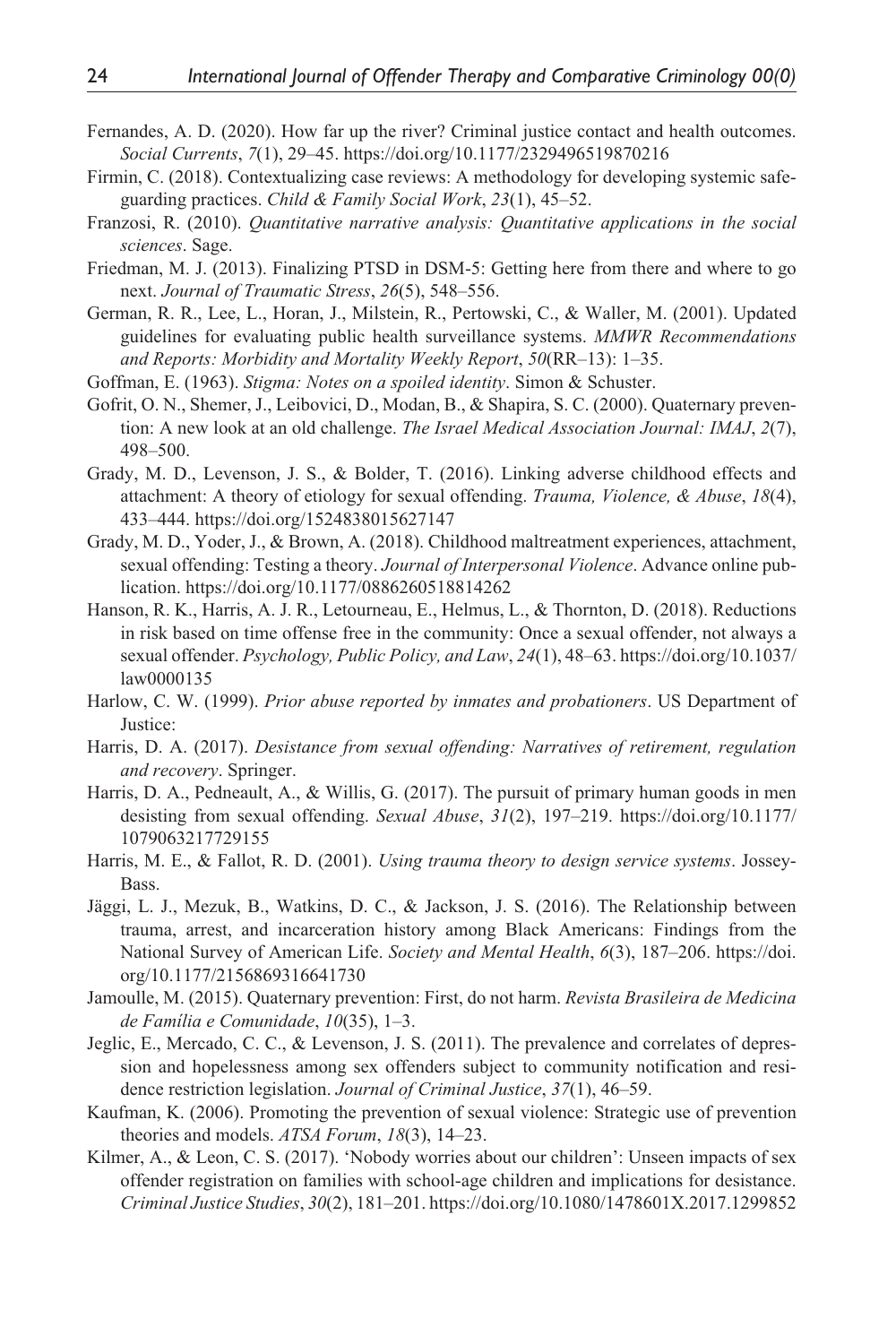- Kruttschnitt, C., Uggen, C., & Shelton, K. (2000). Predictors of desistance among sex offenders: The interaction of formal and informal social controls. *Justice Quarterly*, *17*(1), 61–88.
- Kubiak, S., Covington, S., & Hillier, C. (2017). Trauma-informed corrections. In D. Springer & A. Roberts (Eds.), *Social work in juvenile and criminal justice system* (4th ed., pp. 92–104). Charles C. Thomas.
- Laub, J. H., & Sampson, R. J. (2001). Understanding desistance from crime. *Crime and Justice*, *28*, 1–69.
- Levenson, J. S., & Cotter, L. P. (2005). The effect of Megan's Law on sex offender reintegration. *Journal of Contemporary Criminal Justice*, *21*(1), 49–66.
- Levenson, J. S., Grady, M. D., & Leibowitz, G. (2016). Grand challenges: Social justice and the need for evidence-based sex offender registry reform. *Journal of Sociology & Social Welfare*, *43*(2), 3–38.
- Levenson, J. S., & Willis, G. M. (2019). Implementing trauma-informed care in correctional treatment and supervision. *Journal of Aggression, Maltreatment & Trauma*, *28*(4), 481–501. <https://doi.org/10.1080/10926771.2018.1531959>
- Levenson, J. S., Willis, G. M., & Prescott, D. (2016). Adverse childhood experiences in the lives of male sex offenders and implications for trauma-informed care. *Sexual Abuse: A Journal of Research & Treatment*, *28*(4), 340–359. <https://doi.org/10.1177/1079063214535819>
- Levenson, J. S., Willis, G. M., & Prescott, D. (2017). *Trauma-informed care: Transforming treatment for people who sexually abuse*. Safer Society Press.
- Liem, M., & Kunst, M. (2013). Is there a recognizable post-incarceration syndrome among released "lifers"? *International Journal of Law and Psychiatry*, *36*(3), 333–337. [https://doi.](https://doi.org/10.1016/j.ijlp.2013.04.012) [org/10.1016/j.ijlp.2013.04.012](https://doi.org/10.1016/j.ijlp.2013.04.012)
- Listwan, S. J., Sullivan, C. J., Agnew, R., Cullen, F. T., & Colvin, M. (2013). The pains of imprisonment revisited: the impact of strain on inmate recidivism. *Justice Quarterly*, *30*(1), 144–168.<https://doi.org/10.1080/07418825.2011.597772>
- Livingston, J. D. (2018). What does success look like in the forensic mental health system? perspectives of service users and service providers. *International Journal of Offender Therapy and Comparative Criminology*, *62*(1), 208–228. [https://doi.org/10.1177/](https://doi.org/10.1177/0306624x16639973) [0306624x16639973](https://doi.org/10.1177/0306624x16639973)
- Lussier, P., & Gress, C. L. Z. (2014). Community re-entry and the path toward desistance: A quasi-experimental longitudinal study of dynamic factors and community risk management of adult sex offenders. *Journal of Criminal Justice*, *42*(2), 111–122. [https://doi.](https://doi.org/10.1016/j.jcrimjus.2013.09.006) [org/10.1016/j.jcrimjus.2013.09.006](https://doi.org/10.1016/j.jcrimjus.2013.09.006)
- Lytle, R., Bailey, D. J. S., & ten Bensel, T. (2017). We fought tooth and toenail: Exploring the dynamics of romantic relationships among sex offenders who have desisted. *Criminal Justice Studies*, *30*(2), 117–135. <https://doi.org/10.1080/1478601X.2017.1299322>
- Maruna, S., LeBel, T. P., Mitchell, N., & Naples, M. (2004). Pygmalion in the reintegration process: Desistance from crime through the looking glass. *Psychology, Crime & Law*, *10*(3), 271–281.<https://doi.org/10.1080/10683160410001662762>
- Maschi, T., Gibson, S., Zgoba, K. M., & Morgen, K. (2011). Trauma and life event stressors among young and older adult prisoners. *Journal of Correctional Health Care*, *17*(2), 160–172.
- Maslow, A. (1943). A theory of human motivation. *Psychological Review*, *50*(4), 370–396.
- McAdams, D. P. (1993). *The stories we live by: Personal myths and the making of the self*. Guilford Press.
- McMahon, P. M. (2000). The public health approach to the prevention of sexual violence. *Sexual Abuse: A Journal of Research & Treatment*, *12*(1), 27–36.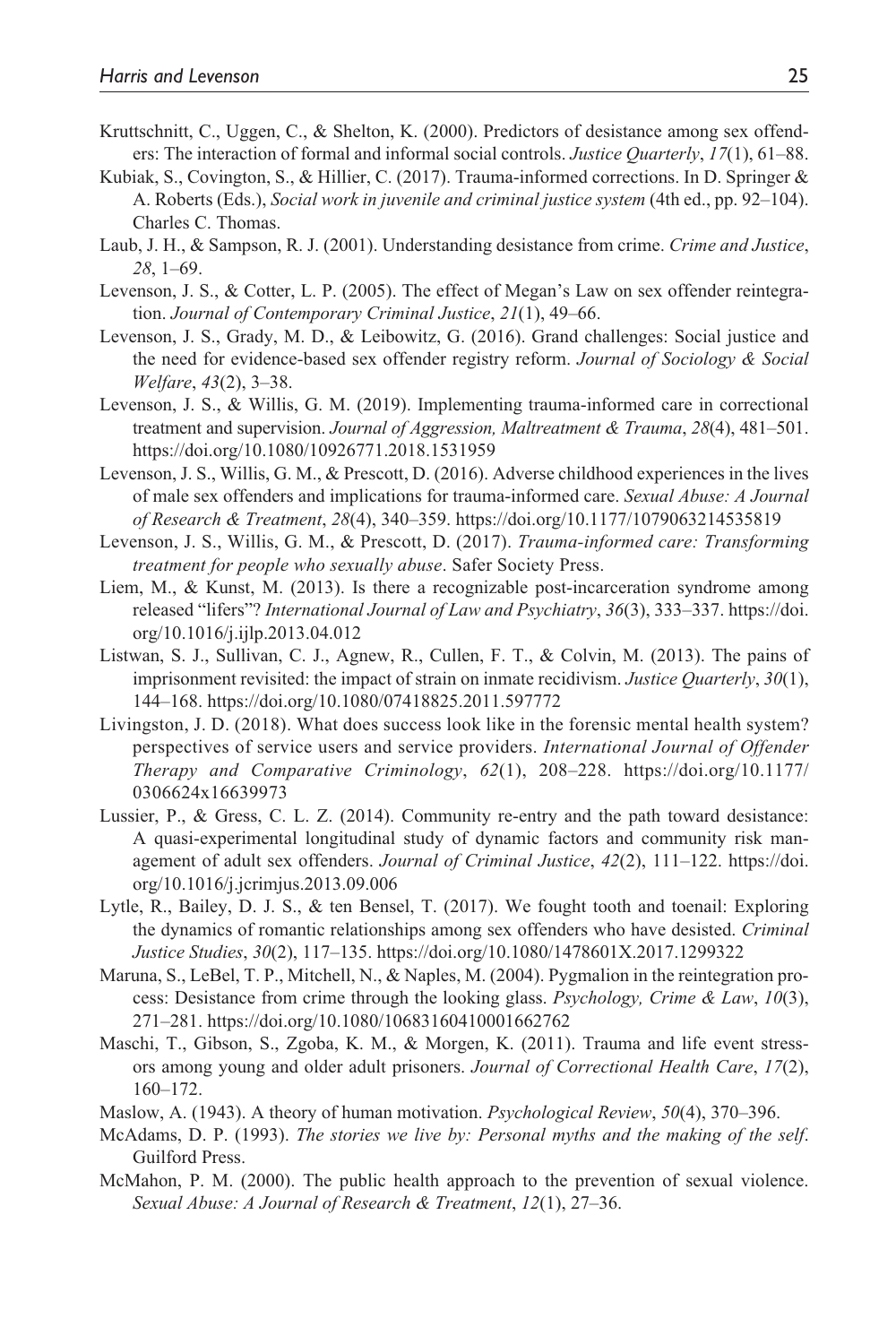- Miller, N. A., & Najavits, L. M. (2012). Creating trauma-informed correctional care: A balance of goals and environment. *European Journal of Psychotraumatology*, *3*, 1–8.
- Najavits, L. M., Schmitz, M., Johnson, K. M., Smith, C., North, T., Hamilton, N., Walser, R., Reeder, K., Norman, S., & Wilkins, K. (2009). Seeking Safety therapy for men: Clinical and research experiences. In *Men and Addictions* (pp. 37–58). Nova Science Publishers.
- National Center for Missing and Exploited Children. (2018). *Registered sex offenders in the United States*. [http://www.missingkids.com/en\\_US/documents/sex-offender-map.pdf](http://www.missingkids.com/en_US/documents/sex-offender-map.pdf)
- Paternoster, R., & Iovanni, L. (1989). The labeling perspective and delinquency: An elaboration of the theory and assessment of the evidence. *Justice Quarterly*, *6*, 359–394.
- Pettus-Davis, C., Renn, T., Lacasse, J. R., & Motley, R. (2019). Proposing a populationspecific intervention approach to treat trauma among men during and after incarceration. *Psychology of Men & Masculinities*, *20*(3), 379–393.<https://doi.org/10.1037/men0000171>
- Roos, L. E., Afifi, T. O., Martin, C. G., Pietrzak, R. H., Tsai, J., & Sareen, J. (2016). Linking typologies of childhood adversity to adult incarceration: Findings from a nationally representative sample. *American Journal of Orthopsychiatry*, *86*(5), 584–593. [https://doi.](https://doi.org/10.1037/ort0000144) [org/10.1037/ort0000144](https://doi.org/10.1037/ort0000144)
- Rydberg, J. (2018). Employment and housing challenges experienced by sex offenders during reentry on parole. *Corrections*, *3*(1), 15–37. [https://doi.org/10.1080/23774657.2017.1369](https://doi.org/10.1080/23774657.2017.1369373) [373](https://doi.org/10.1080/23774657.2017.1369373)
- Sadeh, N., & McNiel, D. E. (2015). Posttraumatic stress disorder increases risk of criminal recidivism among justice-involved persons with mental disorders. *Criminal Justice and Behavior*, *42*(6), 573–586.<https://doi.org/10.1177/0093854814556880>
- Sample, L. L., Cooley, B. N., & ten Bensel, T. (2018). Beyond circles of support: "Fearless"— An open peer-to-peer mutual support group for sex offense registrants and their family members. *International Journal of Offender Therapy and Comparative Criminology*, *62*(19): 0306624X18758895.
- Sturgess, D., Woodhams, J., & Tonkin, M. (2016). Treatment engagement from the perspective of the offender: Reasons for noncompletion and completion of treatment—A systematic review. *International Journal of Offender Therapy and Comparative Criminology*, *60*(16), 1873–1896.
- Substance Abuse and Mental Health Services Administration (SAMHSA). (2014). *SAMHSA's concept of trauma and guidance for a trauma-informed approach*. July 2014. [https://](https://ncsacw.samhsa.gov/userfiles/files/SAMHSA_Trauma.pdf) [ncsacw.samhsa.gov/userfiles/files/SAMHSA\\_Trauma.pdf](https://ncsacw.samhsa.gov/userfiles/files/SAMHSA_Trauma.pdf)
- ten Bensel, T., & Sample, L. (2018). *Living under sex offender laws: The collateral consequences for offenders and their families*: Routledge.
- ten Bensel, T., & Sample, L. L. (2019). Social inclusion despite exclusionary sex offense laws: How registered citizens cope with loneliness. *Criminal Justice Policy Review*, *30*(2), 274–292.
- Tewksbury, R., & Mustaine, E. (2008). Where registered sex offenders live: Community characteristics and proximity to possible victims. *Victims and Offenders*, *3*(1), 86–98.
- Tewksbury, R., & Mustaine, E. (2009). Stress and collateral consequences for registered sex offenders. *Journal of Public Management and Social Policy*, *15*(2), 215–239.
- Tewksbury, R., & Mustaine, E. E. (2006). Where to find sex offenders: An examination of residential locations and neighborhood conditions. *Criminal Justice Studies*, *19*(1), 61–75.
- Tewksbury, R., & Zgoba, K. M. (2010). Perceptions and coping with punishment how registered sex offenders respond to stress, Internet restrictions, and the collateral consequences of registration. *International Journal of Offender Therapy and Comparative Criminology*, *54*(4), 537–551.